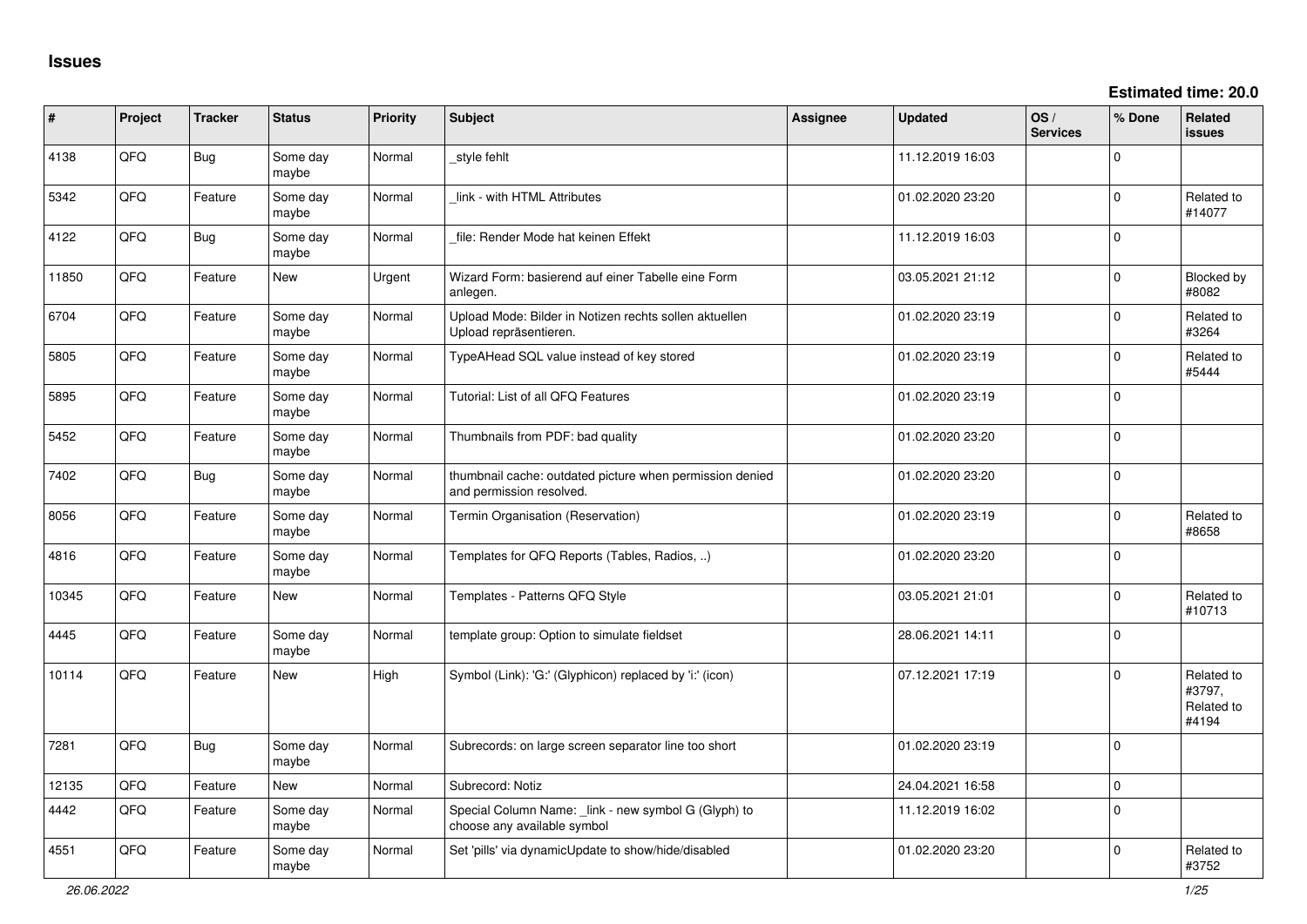| #     | Project | <b>Tracker</b> | <b>Status</b>     | <b>Priority</b> | <b>Subject</b>                                                                                               | Assignee | <b>Updated</b>   | OS/<br><b>Services</b> | % Done       | Related<br><b>issues</b> |
|-------|---------|----------------|-------------------|-----------------|--------------------------------------------------------------------------------------------------------------|----------|------------------|------------------------|--------------|--------------------------|
| 880   | QFQ     | Feature        | Some day<br>maybe | Urgent          | Security: PHP, SQL Injection, XSS                                                                            |          | 03.05.2021 21:14 |                        | <sup>0</sup> | Related to<br>#14320     |
| 7921  | QFQ     | Feature        | Some day<br>maybe | Normal          | Rest API Export: URL kuerzer machen                                                                          |          | 01.02.2020 23:19 |                        | 0            |                          |
| 9855  | QFQ     | <b>Bug</b>     | <b>New</b>        | Normal          | <b>Required Check</b>                                                                                        |          | 01.02.2020 15:56 |                        | 0            |                          |
| 5129  | QFQ     | Feature        | Some day<br>maybe | Normal          | Reports: SQL fuer x Achse und y Achse                                                                        |          | 11.12.2019 16:02 |                        | $\Omega$     |                          |
| 4435  | QFQ     | Feature        | Some day<br>maybe | Normal          | Report: striptags - specify allowed tags                                                                     |          | 01.02.2020 23:20 |                        | $\Omega$     |                          |
| 11534 | QFQ     | Feature        | <b>New</b>        | Normal          | Report: Action on selected rows - Table batchprocessing<br>feature                                           |          | 18.11.2020 08:15 |                        | $\mathbf 0$  |                          |
| 4640  | QFQ     | Feature        | Some day<br>maybe | Normal          | Rename System Forms                                                                                          |          | 01.02.2020 23:20 |                        | 0            |                          |
| 1623  | QFQ     | Feature        | Some day<br>maybe | Normal          | RealURL                                                                                                      |          | 11.12.2019 16:03 |                        | 30           |                          |
| 10766 | QFQ     | <b>Bug</b>     | <b>New</b>        | High            | Radiobutton / parameter.buttonClass=btn-default: dynamic<br>update                                           |          | 03.05.2021 21:12 |                        | 0            | Related to<br>#11237     |
| 9020  | QFQ     | <b>Bug</b>     | Some day<br>maybe | Normal          | radio mit buttonClass und dynamicUpdate lassen sich nicht<br>kombinieren                                     |          | 11.12.2019 16:01 |                        | $\Omega$     |                          |
| 5851  | QFQ     | Feature        | Some day<br>maybe | Normal          | Queue System implementieren: MQTT, RabbitMQ                                                                  |          | 01.02.2020 23:20 |                        | $\Omega$     | Related to<br>#5715      |
| 7108  | QFQ     | Feature        | Some day<br>maybe | Normal          | QFQ Wrap Elements                                                                                            |          | 11.12.2019 16:01 |                        | $\Omega$     |                          |
| 5892  | QFQ     | Feature        | Some day<br>maybe | Normal          | QFQ should use T3 API to manipulate FE GROUP<br>membership                                                   |          | 01.02.2020 23:20 |                        | $\mathbf 0$  |                          |
| 9024  | QFQ     | <b>Bug</b>     | Some day<br>maybe | Normal          | QFQ Einarbeitung                                                                                             |          | 01.02.2020 15:56 |                        | 0            |                          |
| 5160  | QFQ     | Feature        | Some day<br>maybe | Normal          | QFQ collaborative / together.js, ShareJS, y-js, collaborative,                                               |          | 11.12.2019 16:02 |                        | $\mathbf 0$  |                          |
| 1234  | QFQ     | Feature        | Some day<br>maybe | Normal          | QF: Record numbering: Im Grid soll in Spalte 1 optional die<br>laufende Nummer der Records angezeigt werden. |          | 01.02.2020 23:20 |                        | 0            |                          |
| 955   | QFQ     | Feature        | Some day<br>maybe | Normal          | QF: Notizen vor/nach dem Form                                                                                |          | 01.02.2020 23:20 |                        | $\mathbf 0$  |                          |
| 1251  | QFQ     | Feature        | Some day<br>maybe | Normal          | QF: Combo                                                                                                    |          | 11.12.2019 16:03 |                        | $\mathbf 0$  |                          |
| 1253  | QFQ     | Feature        | Some day<br>maybe | Normal          | QF: Colorpicker                                                                                              |          | 11.12.2019 16:03 |                        | $\mathbf 0$  |                          |
| 3495  | QFQ     | Feature        | Some day<br>maybe | Normal          | Predifined Parameter werden nicht in '+' (add new record)<br>SIP gerendert.                                  |          | 11.12.2019 16:02 |                        | 0            |                          |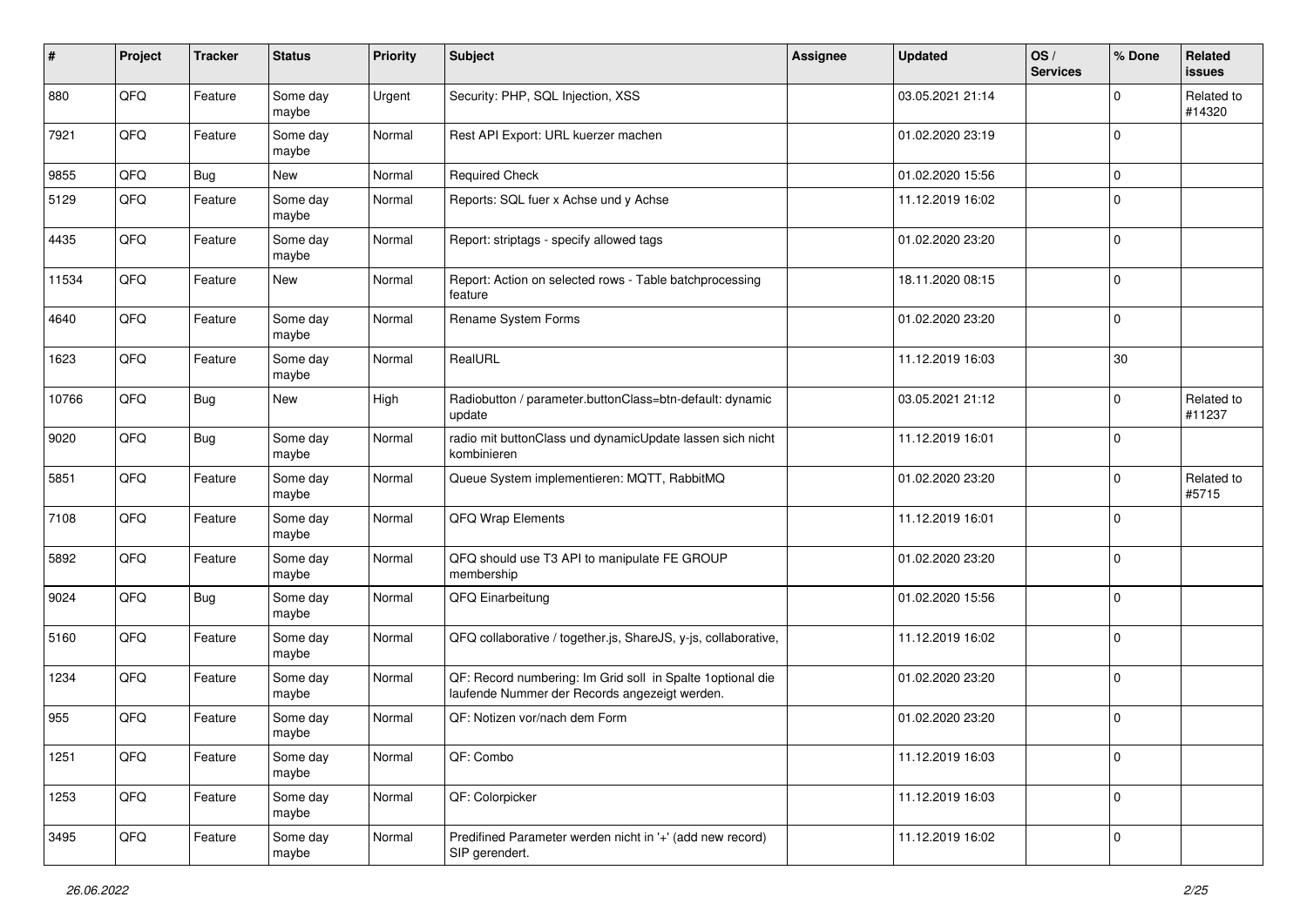| $\vert$ # | Project | <b>Tracker</b> | <b>Status</b>     | <b>Priority</b> | <b>Subject</b>                                                                                         | Assignee | <b>Updated</b>   | OS/<br><b>Services</b> | % Done      | Related<br><b>issues</b>                    |
|-----------|---------|----------------|-------------------|-----------------|--------------------------------------------------------------------------------------------------------|----------|------------------|------------------------|-------------|---------------------------------------------|
| 10384     | QFQ     | Feature        | <b>New</b>        | Normal          | Parameter Exchange QFQ Instances                                                                       |          | 07.05.2020 09:38 |                        | $\mathbf 0$ |                                             |
| 4546      | QFQ     | <b>Bug</b>     | Some day<br>maybe | Normal          | NH: SIP storage is destroyed                                                                           |          | 01.02.2020 23:20 |                        | $\Omega$    |                                             |
| 7229      | QFQ     | Feature        | Some day<br>maybe | Normal          | New FormElement.type: Button                                                                           |          | 01.02.2021 12:32 |                        | $\Omega$    |                                             |
| 4446      | QFQ     | Feature        | Some day<br>maybe | Normal          | New FE get same feldContainerId as last modifed FE                                                     |          | 01.02.2020 23:20 |                        | $\Omega$    |                                             |
| 6084      | QFQ     | Feature        | Some day<br>maybe | Normal          | New escape type: 'D' - convert date                                                                    |          | 01.02.2020 23:19 |                        | $\Omega$    |                                             |
| 3646      | QFQ     | Feature        | Some day<br>maybe | Normal          | Moeglichkeit HTML Tags in Reports auszugeben (zu<br>enkodieren: htmlspecialchars)                      |          | 11.12.2019 16:02 |                        | $\Omega$    | Related to<br>#14320                        |
| 4626      | QFQ     | Feature        | Some day<br>maybe | Normal          | Mobile View: 'classBody=qfq-form-right' makes no sense                                                 |          | 01.02.2020 23:20 |                        | $\pmb{0}$   |                                             |
| 4027      | QFQ     | Feature        | Some day<br>maybe | Normal          | Missing: orange 'check' / 'bullet'                                                                     |          | 11.12.2019 16:03 |                        | $\mathbf 0$ |                                             |
| 12039     | QFQ     | Feature        | <b>New</b>        | Normal          | Missing htmlSpecialChar() in pre processing on form submit                                             |          | 18.02.2021 00:09 |                        | $\Omega$    | Related to<br>#14320                        |
| 7104      | QFQ     | Feature        | Some day<br>maybe | Normal          | Manual: hint about escaping if '\r' appears in mail body                                               |          | 11.12.2019 16:01 |                        | $\mathbf 0$ |                                             |
| 4440      | QFQ     | Feature        | Some day<br>maybe | Normal          | Manual.rst: explain how to. expand PHP Session to 4h                                                   |          | 11.12.2019 16:02 |                        | $\mathbf 0$ |                                             |
| 5455      | QFQ     | Feature        | Some day<br>maybe | Normal          | Mail Redirects grld abhaengig                                                                          |          | 01.02.2020 23:20 |                        | $\mathbf 0$ |                                             |
| 4974      | QFQ     | Feature        | Some day<br>maybe | Normal          | Long polling - inform all listening clients of changes                                                 |          | 11.12.2019 16:02 |                        | 0           |                                             |
| 4439      | QFQ     | Feature        | Some day<br>maybe | Normal          | Log: report all actions fired by an FE Element, incl. the<br>original directive (slaveld, sqllnsert, ) |          | 01.02.2020 23:20 |                        | $\mathbf 0$ | Related to<br>#4432,<br>Related to<br>#5458 |
| 4433      | QFQ     | Feature        | Some day<br>maybe | Normal          | Log when SIP will be destroyed by QFQ for any (security)<br>reason                                     |          | 01.02.2020 23:20 |                        | $\Omega$    | Related to<br>#4432,<br>Related to<br>#5458 |
| 3617      | QFQ     | Feature        | Some day<br>maybe | Normal          | Load javascripts at bottom                                                                             |          | 11.12.2019 16:02 |                        | $\Omega$    |                                             |
| 1510      | QFQ     | Feature        | Some day<br>maybe | Normal          | jquery von google laden, falls das nicht geht lokal                                                    |          | 11.12.2019 16:03 |                        | $\Omega$    |                                             |
| 2950      | QFQ     | Feature        | Some day<br>maybe | Normal          | Inhalt QFQ Records als File                                                                            |          | 11.12.2019 16:03 |                        | $\Omega$    |                                             |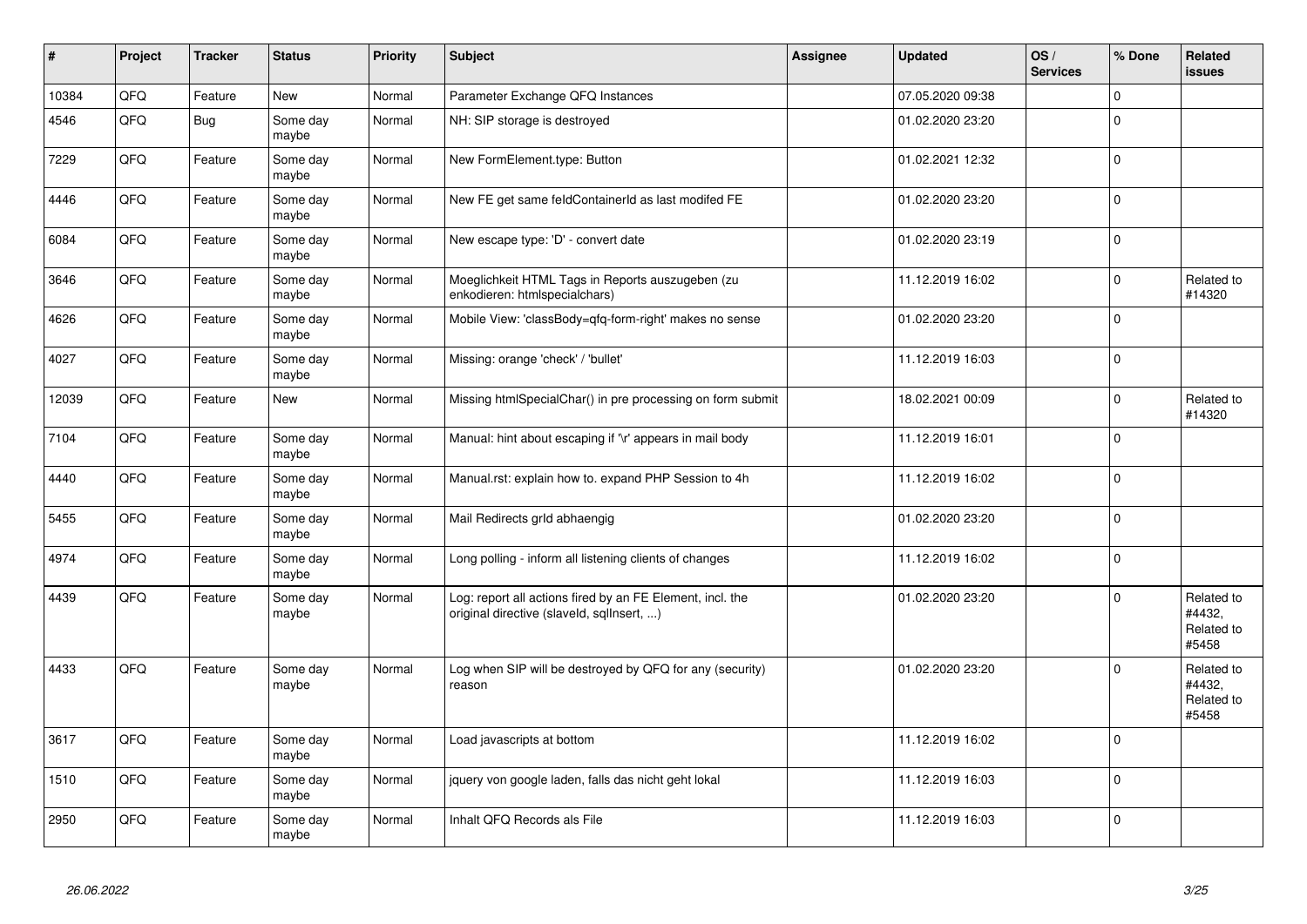| #     | Project | <b>Tracker</b> | <b>Status</b>     | <b>Priority</b> | <b>Subject</b>                                                                                                                                           | <b>Assignee</b> | <b>Updated</b>   | OS/<br><b>Services</b> | % Done      | Related<br>issues    |
|-------|---------|----------------|-------------------|-----------------|----------------------------------------------------------------------------------------------------------------------------------------------------------|-----------------|------------------|------------------------|-------------|----------------------|
| 9126  | QFQ     | Bug            | Some day<br>maybe | Normal          | hidden Form elements are present in page source                                                                                                          |                 | 02.01.2021 18:41 |                        | $\Omega$    |                      |
| 6515  | QFQ     | Feature        | Some day<br>maybe | Normal          | Formular: Felder dynamisch ein/ausblenden                                                                                                                |                 | 11.12.2019 16:02 |                        | $\Omega$    |                      |
| 7278  | QFQ     | Feature        | Some day<br>maybe | Normal          | Form: Wert vordefinieren der immer gesetzt wird                                                                                                          |                 | 02.05.2021 09:27 |                        | $\Omega$    |                      |
| 12156 | QFQ     | Feature        | <b>New</b>        | Normal          | Form: Optional disable 'leave page'                                                                                                                      |                 | 03.05.2021 20:45 |                        | $\Omega$    |                      |
| 4443  | QFQ     | Feature        | Some day<br>maybe | Normal          | Form: multiple secondary tables                                                                                                                          |                 | 01.02.2020 23:20 |                        | $\Omega$    |                      |
| 11716 | QFQ     | Feature        | <b>New</b>        | Normal          | Form an beliebiger Stelle im Report anzeigen                                                                                                             |                 | 09.12.2020 09:47 |                        | $\mathbf 0$ |                      |
| 10763 | QFQ     | Feature        | <b>New</b>        | Normal          | form accessed and submitted despite logout?                                                                                                              |                 | 16.06.2020 11:43 |                        | $\mathbf 0$ |                      |
| 3878  | QFQ     | Feature        | Some day<br>maybe | Normal          | Form 'FormElement': Spalte 'name' typeAhead mit<br>Spaltennamen der Primarytable.                                                                        |                 | 11.12.2019 16:03 |                        | $\Omega$    |                      |
| 3879  | QFQ     | Feature        | Some day<br>maybe | Normal          | Form 'FormElement': Beim Feld 'name' rechts in der Notiz<br>einen Link einblenden - a) aktuelle Definition anzeigen, b)<br>Spalte in der Tabelle anlegen |                 | 11.12.2019 16:03 |                        | $\Omega$    |                      |
| 3880  | QFQ     | Feature        | Some day<br>maybe | Normal          | Form 'Form': anlegen einer Tabelle                                                                                                                       |                 | 14.01.2021 10:12 |                        | $\Omega$    |                      |
| 5923  | QFQ     | Feature        | Some day<br>maybe | Normal          | fillStoreSystemBySqlLate                                                                                                                                 |                 | 01.02.2020 23:19 |                        | $\Omega$    |                      |
| 4444  | QFQ     | Feature        | Some day<br>maybe | Normal          | FE.type=upload: detect mime type                                                                                                                         |                 | 11.12.2019 16:02 |                        | $\Omega$    | Related to<br>#4303  |
| 5877  | QFQ     | Bug            | Some day<br>maybe | Normal          | FE.type=note:bsColumn strange behaviour                                                                                                                  |                 | 01.02.2020 23:19 |                        | $\Omega$    |                      |
| 4536  | QFQ     | Feature        | Some day<br>maybe | Normal          | FE upload: problem with delete if mutliple uploads an<br>FE.name="                                                                                       |                 | 01.02.2020 23:20 |                        | $\Omega$    |                      |
| 10324 | QFQ     | Bug            | <b>New</b>        | Normal          | Excel Export mit Template funktioniert nur, wenn Template<br>vor uid kommt                                                                               |                 | 30.03.2020 11:20 |                        | $\Omega$    | Related to<br>#10257 |
| 10874 | QFQ     | Feature        | <b>New</b>        | Normal          | Erstellen eines Foreign Keys in der Tabelle "FormElement"                                                                                                |                 | 13.07.2020 10:11 |                        | $\Omega$    |                      |
| 10759 | QFQ     | Bug            | <b>New</b>        | Normal          | emptyMeansNull - Feld falsch aktualisiert                                                                                                                |                 | 12.11.2020 23:45 |                        | $\mathbf 0$ |                      |
| 5893  | QFQ     | Feature        | Some day<br>maybe | Normal          | Edit on double-click                                                                                                                                     |                 | 01.02.2020 23:19 |                        | $\Omega$    | Related to<br>#5894  |
| 6083  | QFQ     | Feature        | Some day<br>maybe | Normal          | Dynamic Update: Value Check via SQL                                                                                                                      |                 | 11.12.2019 16:02 |                        | $\Omega$    |                      |
| 11195 | QFQ     | Bug            | <b>New</b>        | Low             | Dynamic Update: Note not updated if new text is empty<br>(v20.4)                                                                                         |                 | 25.09.2020 11:14 |                        | $\Omega$    |                      |
| 7100  | QFQ     | Feature        | Some day<br>maybe | Normal          | Download: log access, max downloads, time limit                                                                                                          |                 | 01.02.2020 23:19 |                        | $\Omega$    |                      |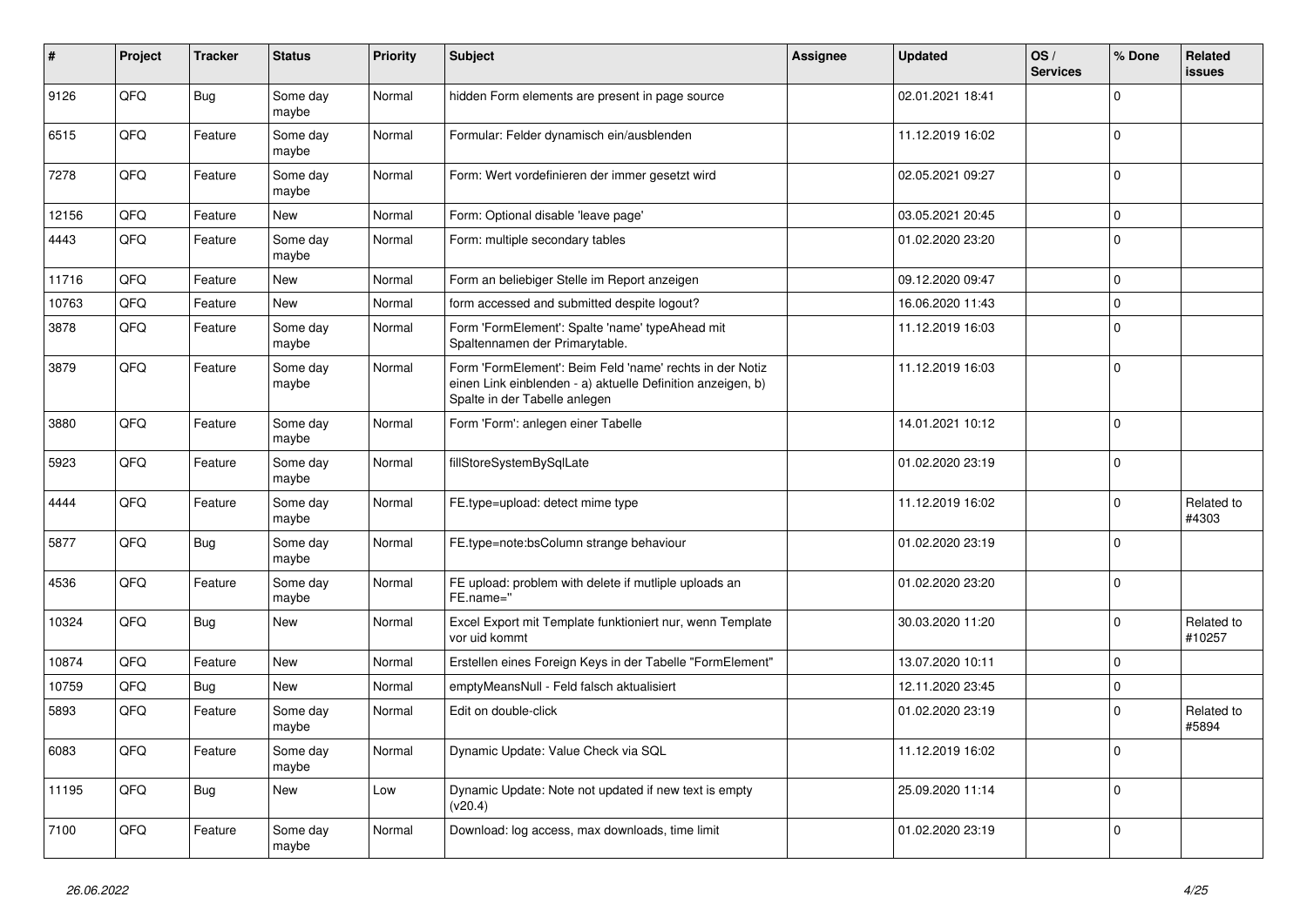| ∦     | Project | <b>Tracker</b> | <b>Status</b>     | <b>Priority</b> | <b>Subject</b>                                                                                                                                                | Assignee        | <b>Updated</b>   | OS/<br><b>Services</b> | % Done       | Related<br>issues    |
|-------|---------|----------------|-------------------|-----------------|---------------------------------------------------------------------------------------------------------------------------------------------------------------|-----------------|------------------|------------------------|--------------|----------------------|
| 5850  | QFQ     | Feature        | Some day<br>maybe | Normal          | Deployment: In QFQ Doc best practice fuer zeitgemaesses<br>Deployment beschreiben                                                                             |                 | 01.02.2020 23:20 |                        | $\Omega$     |                      |
| 4627  | QFQ     | Feature        | Some day<br>maybe | Normal          | dbupdate: all tables - check 'create', 'modified' if it is possible<br>to change to default 'CURRENT_TIMESTAMP' and modified<br>'ON UPDATE CURRENT_TIMESTAMP' |                 | 01.02.2020 23:20 |                        | $\mathbf 0$  |                      |
| 6992  | QFQ     | Feature        | Some day<br>maybe | Normal          | DB exception: Syntax Highlight                                                                                                                                |                 | 11.12.2019 16:01 |                        | $\mathbf 0$  | Related to<br>#5450  |
| 4719  | QFQ     | Feature        | Some day<br>maybe | Normal          | Custom Message in Client in case of 'Browser tab close,<br>modification will be lost'                                                                         |                 | 01.02.2020 23:20 |                        | $\Omega$     |                      |
| 10738 | QFQ     | Feature        | Some day<br>maybe | Normal          | CORS headers for external API requests                                                                                                                        |                 | 10.06.2020 14:00 |                        | $\mathbf 0$  |                      |
| 9853  | QFQ     | Feature        | <b>New</b>        | Normal          | Check das SQL / QFQ / Mail Logfile geschrieben wird                                                                                                           |                 | 09.01.2020 11:15 |                        | $\mathbf 0$  |                      |
| 5783  | QFQ     | Feature        | Some day<br>maybe | Normal          | <b>BPMN View/Edit</b>                                                                                                                                         |                 | 11.12.2019 16:02 |                        | $\Omega$     |                      |
| 4194  | QFQ     | Feature        | In Progress       | Normal          | Bootstrap 4 ist jetzt offiziel                                                                                                                                |                 | 03.05.2021 20:47 |                        | $\mathbf 0$  | Related to<br>#10114 |
| 6288  | QFQ     | Feature        | Some day<br>maybe | Normal          | Best Practice: Erklaeren wie man ein Formular ganz in<br>'weiss' erstellen kann                                                                               |                 | 11.12.2019 16:02 |                        | $\mathbf 0$  |                      |
| 7105  | QFQ     | Feature        | Some day<br>maybe | Normal          | Beispiel wie man in einer zweiten Tabelle speichert.                                                                                                          |                 | 11.12.2019 16:01 |                        | $\Omega$     |                      |
| 7106  | QFQ     | Feature        | Some day<br>maybe | Normal          | Beispiel Nummerierung von Rows in Report                                                                                                                      |                 | 11.12.2019 16:01 |                        | $\mathbf{0}$ |                      |
| 10890 | QFQ     | Bug            | <b>New</b>        | Normal          | AutoCron hangs                                                                                                                                                |                 | 20.07.2020 13:56 |                        | $\mathbf 0$  |                      |
| 11522 | QFQ     | Bug            | <b>New</b>        | Normal          | Aus/Einblenden von Reitern                                                                                                                                    |                 | 13.11.2020 14:58 |                        | $\mathbf 0$  |                      |
| 6299  | QFQ     | Feature        | Some day<br>maybe | Normal          | Attack detection: log table with invalid SIP access                                                                                                           |                 | 11.12.2019 16:02 |                        | $\Omega$     | Related to<br>#3947  |
| 11715 | QFQ     | Bug            | <b>New</b>        | Normal          | acceptZeroAsRequired and requiredOffButMark do not<br>coincide                                                                                                |                 | 08.12.2020 12:13 |                        | $\Omega$     |                      |
| 11535 | QFQ     | Feature        | <b>New</b>        | Normal          | Ability to create SQL columns in frontend QFQ forms                                                                                                           |                 | 17.11.2020 12:11 |                        | $\mathbf 0$  |                      |
| 12038 | QFQ     | Feature        | New               | Normal          | a) STORE_VAR: filenameOnlyStripUniq, b) SP:<br>QSTRIPUNIQ()                                                                                                   |                 | 17.02.2021 23:55 |                        | $\Omega$     |                      |
| 3567  | QFQ     | Feature        | Some day<br>maybe | Low             | 'Save', 'Close', 'New' als FormElement                                                                                                                        |                 | 11.12.2019 16:02 |                        | $\mathbf 0$  |                      |
| 7101  | QFQ     | <b>Bug</b>     | Some day<br>maybe | Normal          | 'form' in SIP and 'report' - breaks                                                                                                                           |                 | 01.02.2020 23:20 |                        | $\mathbf 0$  |                      |
| 4441  | QFQ     | <b>Bug</b>     | Some day<br>maybe | Normal          | \$_SERVER Vars sollten nur aus dem Store genommen<br>werden - Code entsprechend anpassen.                                                                     |                 | 11.12.2019 16:02 |                        | $\mathbf 0$  |                      |
| 14185 | QFG     | Feature        | New               | Normal          | External/Autocron.php - better suitable directory                                                                                                             | Support: System | 28.05.2022 11:03 |                        | $\mathbf 0$  |                      |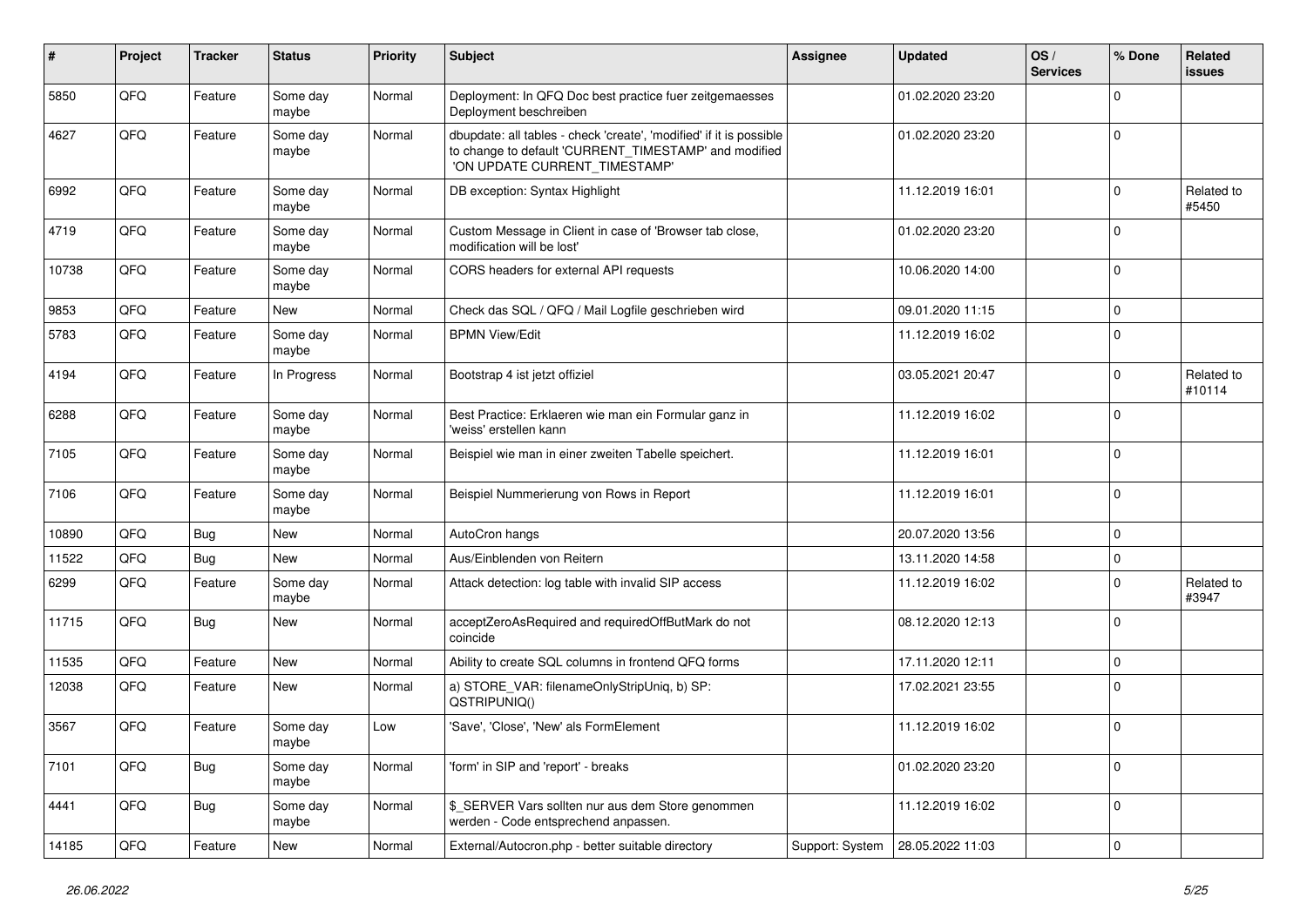| #     | Project | <b>Tracker</b> | <b>Status</b>     | <b>Priority</b> | <b>Subject</b>                                                                                                                                           | Assignee      | <b>Updated</b>   | OS/<br><b>Services</b> | % Done      | Related<br>issues                                                     |
|-------|---------|----------------|-------------------|-----------------|----------------------------------------------------------------------------------------------------------------------------------------------------------|---------------|------------------|------------------------|-------------|-----------------------------------------------------------------------|
| 4457  | QFQ     | Bug            | Priorize          | Normal          | typeahead: pressing return to select an item, saves the form<br>and closes the form.                                                                     | Benjamin Baer | 03.01.2022 08:01 |                        | $\Omega$    | Related to<br>#4398                                                   |
| 4398  | QFQ     | <b>Bug</b>     | Some day<br>maybe | Normal          | Typeahead: mouse click in a prefilled input opens a single<br>item dropdown with the current value - click on it seems to<br>set the value, not the key. | Benjamin Baer | 01.02.2020 23:20 |                        | $\Omega$    | Related to<br>#4457                                                   |
| 6970  | QFQ     | Feature        | Some day<br>maybe | Normal          | tablesorter: default fuer 'sortReset' aendern von 'Ctrl' zu 'Alt'                                                                                        | Benjamin Baer | 01.02.2020 23:21 |                        | $\Omega$    |                                                                       |
| 9130  | QFQ     | Feature        | Some day<br>maybe | Normal          | tablesorter: Automatic Row numbering / Zeilenummer                                                                                                       | Benjamin Baer | 01.02.2020 23:22 |                        | $\mathbf 0$ |                                                                       |
| 7730  | QFQ     | Feature        | Priorize          | Normal          | SELECT Box: title in between                                                                                                                             | Benjamin Baer | 01.02.2020 23:22 |                        | $\Omega$    |                                                                       |
| 5366  | QFQ     | Feature        | Priorize          | Normal          | Saving with keyboard shortcuts                                                                                                                           | Benjamin Baer | 21.03.2022 09:47 |                        | $\mathbf 0$ |                                                                       |
| 4454  | QFQ     | <b>Bug</b>     | Some day<br>maybe | Normal          | Required Elements: multiple elements in a row - whole row<br>marked if only one input is empty.                                                          | Benjamin Baer | 01.02.2020 23:20 |                        | $\Omega$    |                                                                       |
| 9535  | QFQ     | <b>Bug</b>     | Feedback          | Normal          | Report:  AS '_vertical' - column to wide - vertical >> rot45,<br>rot <sub>90</sub>                                                                       | Benjamin Baer | 01.02.2020 15:56 |                        | $\Omega$    |                                                                       |
| 11237 | QFQ     | Bug            | <b>New</b>        | High            | Radiobutton / parameter.buttonClass= btn-default - kein dirty  <br>Trigger                                                                               | Benjamin Baer | 03.05.2021 21:12 |                        | $\Omega$    | Related to<br>#10766                                                  |
| 13528 | QFQ     | Bug            | <b>New</b>        | Normal          | qfq.io > releases: es wird kein neues Release angelegt                                                                                                   | Benjamin Baer | 19.03.2022 17:46 |                        | $\mathbf 0$ |                                                                       |
| 3692  | QFQ     | Feature        | Some day<br>maybe | Normal          | QFQ Webseite                                                                                                                                             | Benjamin Baer | 11.12.2019 16:02 |                        | $\Omega$    | Related to<br>#5033                                                   |
| 6140  | QFQ     | Bug            | Priorize          | Normal          | QFQ DnD Sort: Locked fields                                                                                                                              | Benjamin Baer | 21.03.2022 09:56 |                        | $\Omega$    |                                                                       |
| 5389  | QFQ     | Feature        | Some day<br>maybe | Normal          | QFQ Design: Multline label / note                                                                                                                        | Benjamin Baer | 01.02.2020 23:19 |                        | $\Omega$    |                                                                       |
| 9135  | QFQ     | Feature        | Priorize          | Normal          | Progress Bar generic / replace old hourglass download<br>popup                                                                                           | Benjamin Baer | 03.01.2022 07:43 |                        | $\Omega$    |                                                                       |
| 12556 | QFQ     | Feature        | <b>New</b>        | Normal          | Pills Title: colored = static or dynamic on allrequiredgiven                                                                                             | Benjamin Baer | 19.03.2022 17:49 |                        | $\Omega$    |                                                                       |
| 2063  | QFQ     | Bug            | Some day<br>maybe | Normal          | Pills auf 'inaktiv' setzen falls keine Element auf dem Pill<br>sichtbar sind.                                                                            | Benjamin Baer | 11.12.2019 16:03 |                        | $\Omega$    | Related to<br>#3752                                                   |
| 7602  | QFQ     | Feature        | ToDo              | High            | Multi Select: with checkboxes                                                                                                                            | Benjamin Baer | 22.03.2022 09:07 |                        | $\mathbf 0$ |                                                                       |
| 12490 | QFQ     | Feature        | <b>New</b>        | Normal          | Loading Plugins in QFQ - see what tinymce does. (lazy<br>loading)                                                                                        | Benjamin Baer | 08.06.2022 10:37 |                        | $\Omega$    | Related to<br>#12611,<br>Related to<br>#10013,<br>Related to<br>#7732 |
| 6566  | QFQ     | <b>Bug</b>     | Priorize          | Normal          | Link Function 'delete': provided parameter missing on page<br>reload                                                                                     | Benjamin Baer | 03.01.2022 08:08 |                        | $\Omega$    |                                                                       |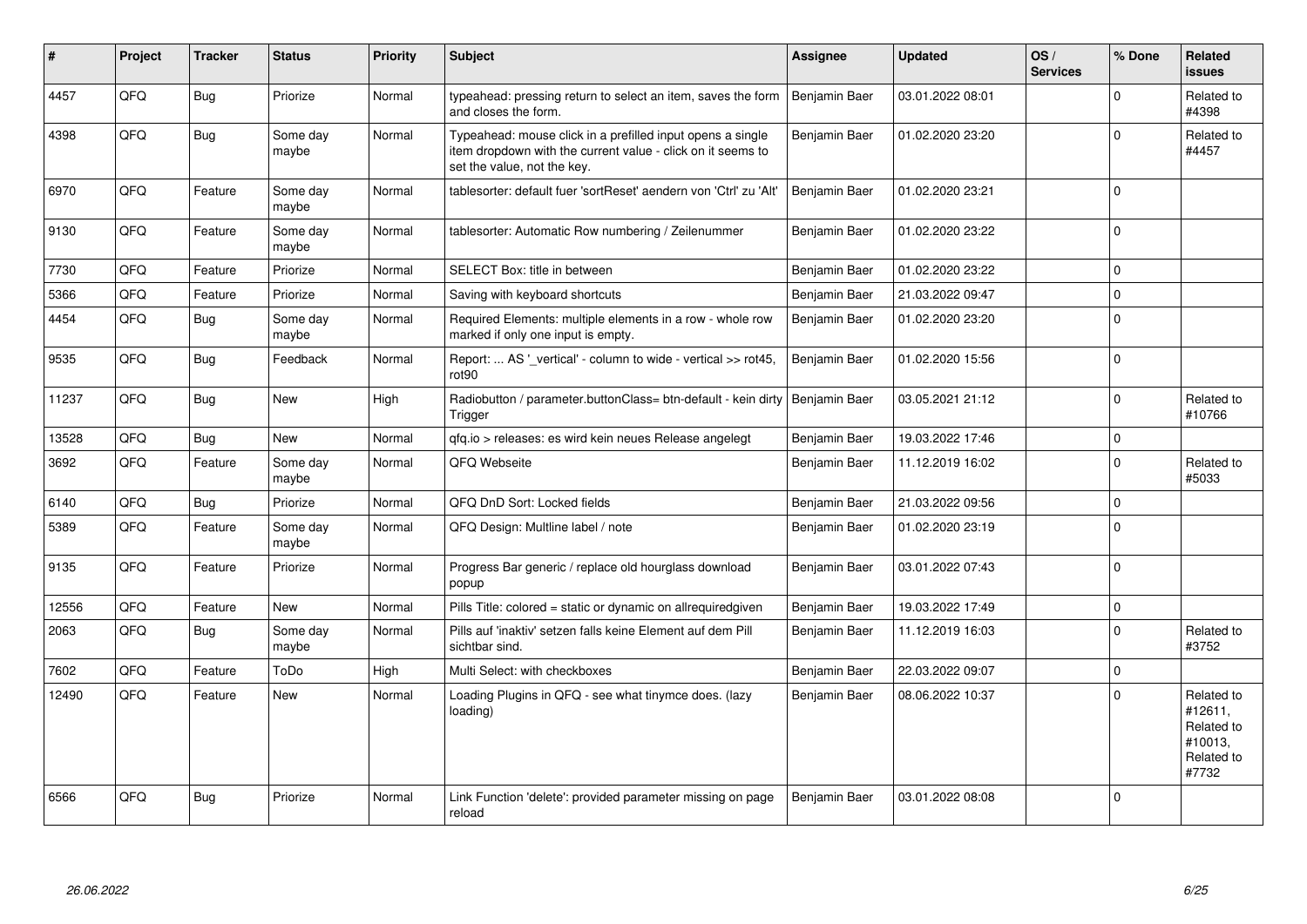| #     | Project | <b>Tracker</b> | <b>Status</b>     | <b>Priority</b> | Subject                                                                                                   | <b>Assignee</b> | <b>Updated</b>   | OS/<br><b>Services</b> | % Done      | Related<br>issues                                                      |
|-------|---------|----------------|-------------------|-----------------|-----------------------------------------------------------------------------------------------------------|-----------------|------------------|------------------------|-------------|------------------------------------------------------------------------|
| 7732  | QFQ     | Feature        | Some day<br>maybe | Normal          | Javascript: Lazy Loading der add on libs                                                                  | Benjamin Baer   | 08.06.2022 10:38 |                        | $\Omega$    | Related to<br>#12611,<br>Related to<br>#12490,<br>Related to<br>#10013 |
| 7965  | QFQ     | Feature        | Priorize          | Normal          | Input type 'text' with visual format - currency                                                           | Benjamin Baer   | 03.01.2022 07:45 |                        | $\mathbf 0$ |                                                                        |
| 9898  | QFQ     | Bug            | Feedback          | Normal          | Formular trotz Timeout gespeichert                                                                        | Benjamin Baer   | 01.02.2020 15:56 |                        | $\Omega$    |                                                                        |
| 9548  | QFQ     | Feature        | Feedback          | High            | FormElement: Pattern mismatch - optional report only on<br>focus lost                                     | Benjamin Baer   | 03.05.2021 21:14 |                        | 0           |                                                                        |
| 10003 | QFQ     | Feature        | Priorize          | Normal          | fieldset: stronger visualize group                                                                        | Benjamin Baer   | 12.02.2020 08:13 |                        | $\mathbf 0$ |                                                                        |
| 3415  | QFQ     | Feature        | Some day<br>maybe | Normal          | FE Login Box Templatefile                                                                                 | Benjamin Baer   | 11.12.2019 16:02 |                        | $\Omega$    |                                                                        |
| 6801  | QFQ     | Feature        | Priorize          | Normal          | Fabric: Maximize / FullIscreen                                                                            | Benjamin Baer   | 21.03.2022 09:56 |                        | $\mathbf 0$ |                                                                        |
| 5024  | QFQ     | Feature        | Some day<br>maybe | Normal          | Fabric: Generate PDF with edits                                                                           | Benjamin Baer   | 01.02.2020 23:20 |                        | $\mathbf 0$ | Related to<br>#10704                                                   |
| 6972  | QFQ     | Feature        | Some day<br>maybe | Normal          | Fabric Clipboard / cross browser tab                                                                      | Benjamin Baer   | 01.02.2020 23:21 |                        | $\mathbf 0$ |                                                                        |
| 6224  | QFQ     | Feature        | Priorize          | Normal          | Dynamic update: fade in/out fields                                                                        | Benjamin Baer   | 21.03.2022 09:50 |                        | $\mathbf 0$ |                                                                        |
| 2665  | QFQ     | Bug            | Priorize          | Normal          | Dynamic Update funktioniert nicht, wenn beim<br>entsprechenden FormElement eine size angegeben ist.       | Benjamin Baer   | 03.01.2022 08:12 |                        | 30          |                                                                        |
| 5562  | QFQ     | Feature        | Priorize          | Normal          | Drag'n'Drop fuer Uploads                                                                                  | Benjamin Baer   | 21.03.2022 09:52 |                        | $\Omega$    | Related to<br>#9706                                                    |
| 4420  | QFQ     | Feature        | Some day<br>maybe | Normal          | Client: Local Storage - store the changes of a form, local in<br>the browser.                             | Benjamin Baer   | 11.12.2019 16:02 |                        | $\mathbf 0$ |                                                                        |
| 6870  | QFQ     | Feature        | Priorize          | Normal          | Click on '_link' triggers an API call                                                                     | Benjamin Baer   | 03.01.2022 08:25 |                        | 0           |                                                                        |
| 12476 | QFQ     | Feature        | <b>New</b>        | Normal          | clearMe: a) should trigger 'dirty', b) sticky on textarea resize                                          | Benjamin Baer   | 04.01.2022 08:40 |                        | $\Omega$    | Related to<br>#9528                                                    |
| 11057 | QFQ     | <b>Bug</b>     | New               | High            | Checkboxes ohne span.checkmark im Report werden<br>ausgeblendet                                           | Benjamin Baer   | 03.05.2021 21:12 |                        | $\Omega$    | Related to<br>#11039                                                   |
| 8522  | QFQ     | Feature        | Some day<br>maybe | Normal          | build QFQ - npm warnings                                                                                  | Benjamin Baer   | 01.02.2020 23:19 |                        | 50          |                                                                        |
| 13647 | QFQ     | <b>Bug</b>     | New               | Normal          | Autofocus funktioniert nicht auf Chrome                                                                   | Benjamin Baer   | 19.03.2022 17:44 |                        | O           |                                                                        |
| 4349  | QFQ     | Feature        | Some day<br>maybe | Normal          | link download: downloaded external URL to<br>deliver/concatenate - check mimetipe and handle it correctly | Carsten Rose    | 11.12.2019 16:02 |                        | $\mathbf 0$ |                                                                        |
| 4606  | QFQ     | Feature        | Some day<br>maybe | Normal          | link: qualifier to render bootstrap button                                                                | Carsten Rose    | 01.02.2020 23:19 |                        | 0           |                                                                        |
| 4343  | QFQ     | Feature        | Some day<br>maybe | Normal          | Link: Classifier to add 'attributes'                                                                      | Carsten Rose    | 01.02.2020 23:20 |                        | $\mathbf 0$ | Related to<br>#14077                                                   |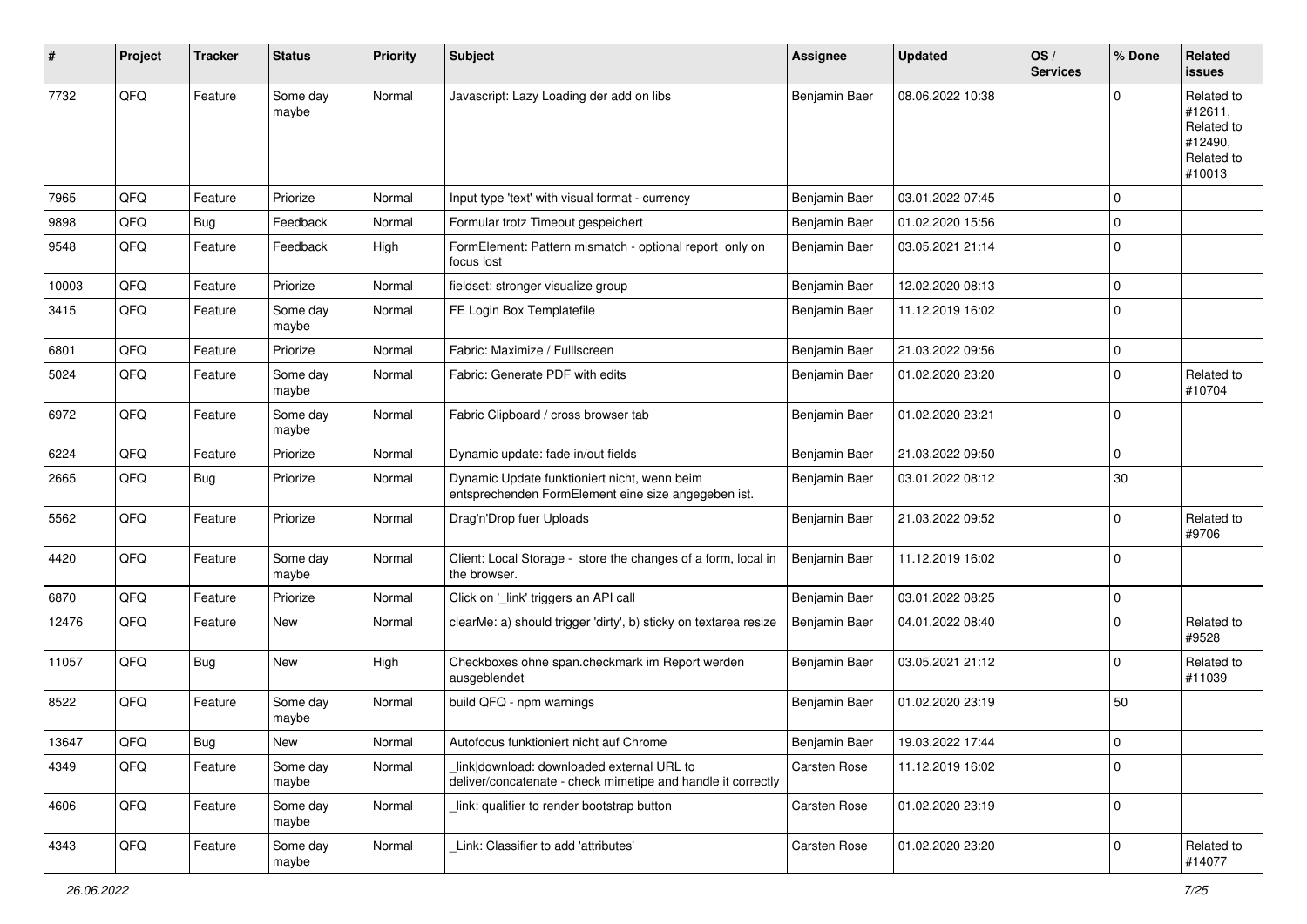| #     | Project | <b>Tracker</b> | <b>Status</b>     | <b>Priority</b> | <b>Subject</b>                                                                                                             | <b>Assignee</b>     | <b>Updated</b>   | OS/<br><b>Services</b> | % Done      | <b>Related</b><br><b>issues</b>                                      |
|-------|---------|----------------|-------------------|-----------------|----------------------------------------------------------------------------------------------------------------------------|---------------------|------------------|------------------------|-------------|----------------------------------------------------------------------|
| 2643  | QFQ     | <b>Bug</b>     | Some day<br>maybe | Normal          | Zend / PHP Webinars anschauen                                                                                              | Carsten Rose        | 01.02.2020 15:56 |                        | $\Omega$    |                                                                      |
| 3285  | QFQ     | Feature        | Some day<br>maybe | Normal          | Zeichenlimit pro Feld: textarea / editor                                                                                   | Carsten Rose        | 11.12.2019 16:02 |                        | $\mathbf 0$ |                                                                      |
| 13659 | QFQ     | <b>Bug</b>     | <b>New</b>        | Normal          | wrong sanitize class applied to R-store                                                                                    | <b>Carsten Rose</b> | 15.01.2022 14:23 |                        | $\mathbf 0$ |                                                                      |
| 13706 | QFQ     | <b>Bug</b>     | <b>New</b>        | Normal          | Wrong CheckType in FieldElement LastStatus of Form Cron                                                                    | Carsten Rose        | 21.01.2022 18:20 |                        | $\mathbf 0$ |                                                                      |
| 3677  | QFQ     | Feature        | Some day<br>maybe | Normal          | wkhtmltopdf: FE User access prohibited, if client IP changes<br>\$TYPO3_CONF_VARS[FE][lockIP]                              | Carsten Rose        | 11.12.2019 16:02 |                        | $\mathbf 0$ |                                                                      |
| 10704 | QFQ     | <b>Bug</b>     | <b>New</b>        | Normal          | wkhtml problem rendering fullCalendar.js / fabric.js >><br>successor: puppeteer                                            | Carsten Rose        | 12.11.2020 23:45 |                        | $\Omega$    | Related to<br>#5024,<br>Related to<br>#4650,<br>Related to<br>#10715 |
| 6855  | QFQ     | Feature        | <b>New</b>        | Normal          | With {{feUser:U}}!={{feUser:T}}: Save / Delete: only possible<br>with {{feUserSave:U}}='yes' and '{{feUserDelete:U}}='yes' | Carsten Rose        | 01.02.2020 23:21 |                        | $\Omega$    |                                                                      |
| 3061  | QFQ     | <b>Bug</b>     | Some day<br>maybe | High            | winstitute: mysql connection durcheinander - nmhp17<br>(ag7)/QFQ arbeitet mit DB/Tabellen von biostat.                     | Carsten Rose        | 03.05.2021 21:14 |                        | $\Omega$    |                                                                      |
| 5665  | QFQ     | Feature        | Some day<br>maybe | Normal          | Versuch das '{{!' nicht mehr noetig ist.                                                                                   | Carsten Rose        | 01.02.2020 23:20 |                        | $\mathbf 0$ | Related to<br>#7432,<br>Related to<br>#7434                          |
| 6116  | QFQ     | Bug            | Priorize          | High            | value of checkbox not saved                                                                                                | Carsten Rose        | 07.12.2021 17:19 |                        | $\mathbf 0$ |                                                                      |
| 4652  | QFQ     | Feature        | Some day<br>maybe | Normal          | UZH CD: Weiterleitung auf benutzerdefinierte 403/404 Seite                                                                 | Carsten Rose        | 01.02.2020 23:20 |                        | $\mathbf 0$ |                                                                      |
| 13354 | QFQ     | Feature        | <b>New</b>        | Normal          | Using Websocket in QFQ                                                                                                     | Carsten Rose        | 10.11.2021 15:47 |                        | $\pmb{0}$   |                                                                      |
| 5991  | QFQ     | <b>Bug</b>     | Some day<br>maybe | Normal          | URLs with 'I' or long parameter are problematic                                                                            | Carsten Rose        | 01.02.2020 23:19 |                        | $\mathbf 0$ |                                                                      |
| 3332  | QFQ     | Feature        | Some day<br>maybe | Normal          | Uploads: Thumbnails, Details zum hochgeladenen File                                                                        | <b>Carsten Rose</b> | 11.12.2019 16:02 |                        | $\Omega$    | Related to<br>#3264,<br>Related to<br>#5333                          |
| 7119  | QFQ     | Feature        | <b>New</b>        | Normal          | Upload: scaleDownWidth, scaleDownHeight                                                                                    | Carsten Rose        | 01.02.2020 23:21 |                        | $\Omega$    |                                                                      |
| 7175  | QFQ     | Feature        | <b>New</b>        | Normal          | Upload: md5 hash as filename                                                                                               | Carsten Rose        | 01.02.2020 23:21 |                        | $\mathbf 0$ |                                                                      |
| 5706  | QFQ     | <b>Bug</b>     | Some day<br>maybe | Normal          | upload: fileDestination needs to be sanatized                                                                              | Carsten Rose        | 01.02.2020 23:19 |                        | $\mathbf 0$ |                                                                      |
| 7850  | QFQ     | Feature        | <b>New</b>        | High            | Upload records: non 'pathFileName' column                                                                                  | Carsten Rose        | 03.05.2021 21:14 |                        | $\mathbf 0$ |                                                                      |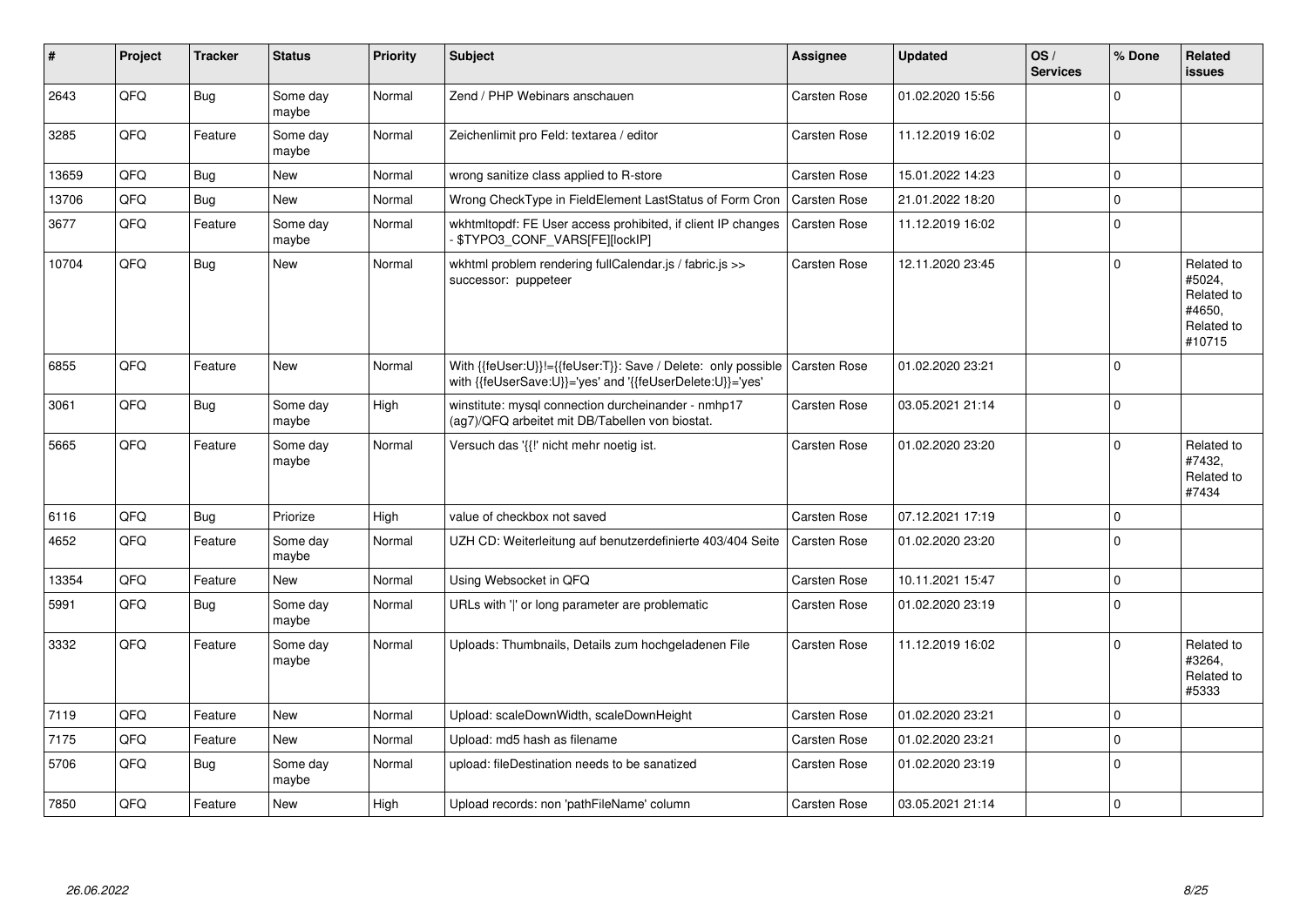| #     | Project | <b>Tracker</b> | <b>Status</b>     | <b>Priority</b> | <b>Subject</b>                                                                                                       | Assignee     | <b>Updated</b>   | OS/<br><b>Services</b> | % Done      | Related<br><b>issues</b>                                               |
|-------|---------|----------------|-------------------|-----------------|----------------------------------------------------------------------------------------------------------------------|--------------|------------------|------------------------|-------------|------------------------------------------------------------------------|
| 5305  | QFQ     | <b>Bug</b>     | <b>New</b>        | Normal          | Upload FormElement: nicht disabled by readonly Form                                                                  | Carsten Rose | 16.06.2021 13:43 |                        | $\Omega$    | Related to<br>#9347,<br>Related to<br>#9834                            |
| 10793 | QFQ     | Feature        | In Progress       | Normal          | <b>Update NPM Packages</b>                                                                                           | Carsten Rose | 07.09.2021 13:25 |                        | 30          |                                                                        |
| 9947  | QFQ     | <b>Bug</b>     | Priorize          | Normal          | Unwanted error message if missing 'typeAheadSqlPrefetch'                                                             | Carsten Rose | 01.02.2020 10:13 |                        | $\Omega$    |                                                                        |
| 4197  | QFQ     | Feature        | Some day<br>maybe | Normal          | Unit Test fuer JSON Stream von QuickFormQuery.php ><br>doForm()                                                      | Carsten Rose | 11.12.2019 16:03 |                        | $\Omega$    |                                                                        |
| 10661 | QFQ     | <b>Bug</b>     | In Progress       | Normal          | Typo3 Warnungen                                                                                                      | Carsten Rose | 07.09.2021 13:23 |                        | $\Omega$    | Related to<br>#12440                                                   |
| 11320 | QFQ     | Feature        | Priorize          | Normal          | Typo3 Version 10 support                                                                                             | Carsten Rose | 05.05.2021 22:09 |                        | $\mathsf 0$ |                                                                        |
| 12440 | QFQ     | Feature        | In Progress       | Normal          | Typo3 V10 upgrade (durchfuehren und testen)                                                                          | Carsten Rose | 21.03.2022 09:53 |                        | 50          | Related to<br>#12357,<br>Related to<br>#12067,<br>Related to<br>#10661 |
| 7219  | QFQ     | Bug            | <b>New</b>        | Normal          | typeSheadSql / typeAheadSqlPrefetch: change to curly<br>braces                                                       | Carsten Rose | 01.02.2020 23:21 |                        | $\mathbf 0$ |                                                                        |
| 10588 | QFQ     | <b>Bug</b>     | <b>New</b>        | Normal          | typeahed Tag: Doku anpassen                                                                                          | Carsten Rose | 12.11.2020 23:45 |                        | $\Omega$    |                                                                        |
| 9077  | QFQ     | Bug            | <b>New</b>        | Normal          | typeAheadSql: report broken SQL                                                                                      | Carsten Rose | 01.02.2020 23:22 |                        | $\mathbf 0$ |                                                                        |
| 9221  | QFQ     | Feature        | <b>New</b>        | Normal          | typeAhead: Zeichenlimite ausschalten                                                                                 | Carsten Rose | 08.05.2021 17:06 |                        | $\mathsf 0$ |                                                                        |
| 10116 | QFQ     | Feature        | Some day<br>maybe | Normal          | TypeAhead: Tag - show inside 'input' element                                                                         | Carsten Rose | 16.09.2021 15:09 |                        | $\Omega$    |                                                                        |
| 10115 | QFQ     | Feature        | New               | Normal          | TypeAhead: static list                                                                                               | Carsten Rose | 26.02.2020 16:42 |                        | 100         |                                                                        |
| 4018  | QFQ     | Feature        | Some day<br>maybe | Normal          | typeahead: solve problem with potential long query<br>parameter                                                      | Carsten Rose | 11.12.2019 16:03 |                        | $\Omega$    |                                                                        |
| 10640 | QFQ     | Bug            | <b>New</b>        | High            | TypeAhead Tag: FE editierbar trotz readOnly                                                                          | Carsten Rose | 03.05.2021 21:12 |                        | $\mathbf 0$ |                                                                        |
| 3895  | QFQ     | <b>Bug</b>     | Some day<br>maybe | Normal          | typeahead pedantic: on lehrkredit Idap webpass - if only one<br>person is in dropdown, such person can't be selected | Carsten Rose | 11.12.2019 16:03 |                        | $\Omega$    |                                                                        |
| 5894  | QFQ     | Feature        | Feedback          | Normal          | Typeahead in Report: show/hide rows dynamically                                                                      | Carsten Rose | 18.02.2022 08:50 |                        | $\Omega$    | Related to<br>#5893,<br>Related to<br>#5885                            |
| 12400 | QFQ     | Feature        | New               | Normal          | Tutorial ist in QFQ Doku, Wird in der Suche gefunden, es<br>gibt aber kein Menupunkt - Inhalt ueberpruefen           | Carsten Rose | 03.05.2021 20:45 |                        | $\mathbf 0$ |                                                                        |
| 12187 | QFQ     | <b>Bug</b>     | <b>New</b>        | Normal          | Trigger FormAsFile() via Report: probably problem with multi<br>DB setup                                             | Carsten Rose | 20.03.2021 21:20 |                        | $\Omega$    |                                                                        |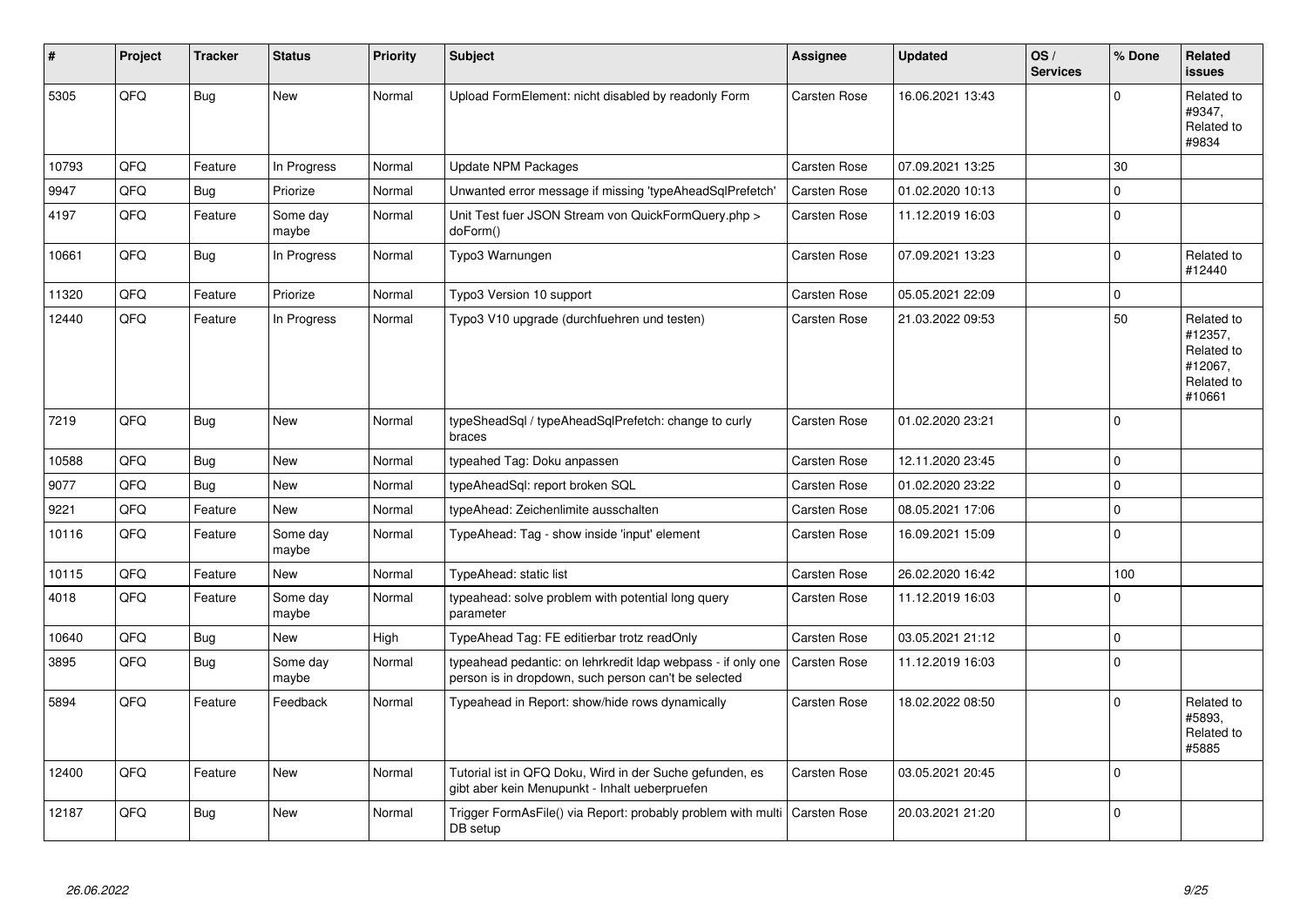| #     | Project | <b>Tracker</b> | <b>Status</b>     | <b>Priority</b> | <b>Subject</b>                                                                                            | <b>Assignee</b>     | <b>Updated</b>   | OS/<br><b>Services</b> | % Done      | Related<br><b>issues</b>                    |
|-------|---------|----------------|-------------------|-----------------|-----------------------------------------------------------------------------------------------------------|---------------------|------------------|------------------------|-------------|---------------------------------------------|
| 8044  | QFQ     | Feature        | Priorize          | Normal          | Transaction: a) Form, b) Report                                                                           | Carsten Rose        | 05.05.2021 22:14 |                        | $\Omega$    | Related to<br>#8043                         |
| 9968  | QFQ     | Feature        | Priorize          | Normal          | Tooltip in Links for Developer                                                                            | <b>Carsten Rose</b> | 01.02.2020 23:17 |                        | $\mathbf 0$ |                                             |
| 7456  | QFQ     | Bug            | Some day<br>maybe | Low             | Todos in Code: solve or make ticket                                                                       | Carsten Rose        | 16.09.2021 15:10 |                        | $\Omega$    |                                             |
| 12664 | QFQ     | Feature        | <b>New</b>        | Normal          | TinyMCE: report/remove malicous HTML/JS Code                                                              | Carsten Rose        | 19.03.2022 17:47 |                        | $\mathbf 0$ | Related to<br>#14320                        |
| 12632 | QFQ     | Feature        | New               | Normal          | TinyMCE: Prepare CSS classes for images                                                                   | Carsten Rose        | 04.06.2021 14:35 |                        | 100         | Blocked by<br>#12186                        |
| 7239  | QFQ     | Feature        | <b>New</b>        | Normal          | TinyMCE: html tag whitelist                                                                               | Carsten Rose        | 01.02.2020 23:21 |                        | $\Omega$    | Related to<br>#14320                        |
| 12439 | QFQ     | Feature        | In Progress       | Normal          | TinyMCE Paste from Word & Character Count/Limit                                                           | <b>Carsten Rose</b> | 05.05.2021 22:15 |                        | $\mathbf 0$ |                                             |
| 12186 | QFQ     | Feature        | New               | High            | TinyMCE Config für Objekte                                                                                | Carsten Rose        | 07.12.2021 17:19 |                        | $\Omega$    | <b>Blocks</b><br>#12632                     |
| 9704  | QFQ     | Feature        | Some day<br>maybe | Normal          | Thumbnails Generieren beim Splitten von PDF Files                                                         | Carsten Rose        | 11.12.2019 16:01 |                        | $\Omega$    |                                             |
| 4757  | QFQ     | Feature        | Some day<br>maybe | Normal          | Test subrecord: download links ok? Links ok?                                                              | Carsten Rose        | 01.02.2020 23:20 |                        | $\Omega$    |                                             |
| 4549  | QFQ     | Bug            | Some day<br>maybe | Normal          | TemplateGroups: FE.type SELECT loose selected value<br>after save                                         | Carsten Rose        | 01.02.2020 23:20 |                        | $\Omega$    | Related to<br>#4548,<br>Related to<br>#4771 |
| 3588  | QFQ     | <b>Bug</b>     | Some day<br>maybe | Normal          | templateGroup: versteckte Elemente werden weiterhin<br>gespeichert.                                       | <b>Carsten Rose</b> | 11.12.2019 16:02 |                        | $\Omega$    |                                             |
| 3385  | QFQ     | Feature        | Some day<br>maybe | Normal          | templateGroup: insert/update/delete non primary records                                                   | Carsten Rose        | 11.12.2019 16:02 |                        | $\Omega$    |                                             |
| 7521  | QFQ     | Feature        | <b>New</b>        | Normal          | TemplateGroup: fe.type=upload                                                                             | Carsten Rose        | 01.02.2020 23:21 |                        | $\Omega$    | Related to<br>#9706                         |
| 3882  | QFQ     | Bug            | Some day<br>maybe | Normal          | templateGroup: disable 'add' if limit is reached - funktioniert<br>nicht wenn bereits records existierten | Carsten Rose        | 11.12.2019 16:03 |                        | $\mathbf 0$ |                                             |
| 12702 | QFQ     | <b>Bug</b>     | <b>New</b>        | High            | templateGroup: broken in multiDb Setup                                                                    | <b>Carsten Rose</b> | 14.12.2021 16:02 |                        | $\mathbf 0$ |                                             |
| 12045 | QFQ     | <b>Bug</b>     | New               | Normal          | templateGroup afterSave FE: Aufruf ohne<br>sqlHonorFormElements funktioniert nicht                        | Carsten Rose        | 18.02.2021 16:33 |                        | 0           |                                             |
| 12716 | QFQ     | Bug            | New               | Normal          | template group: Pattern only applied to first instance                                                    | Carsten Rose        | 19.03.2022 17:47 |                        | 0           |                                             |
| 10506 | QFQ     | <b>Bug</b>     | New               | High            | Template Group broken on MultiDB instance                                                                 | Carsten Rose        | 03.05.2021 21:12 |                        | 0           | Related to<br>#10505                        |
| 12679 | QFQ     | Feature        | New               | Normal          | tablesorter: custom column width                                                                          | Carsten Rose        | 16.06.2021 11:10 |                        | 0           |                                             |
| 10745 | QFQ     | Feature        | Some day<br>maybe | Normal          | Tablesorter Excel Export                                                                                  | Carsten Rose        | 16.09.2021 15:09 |                        | 0           |                                             |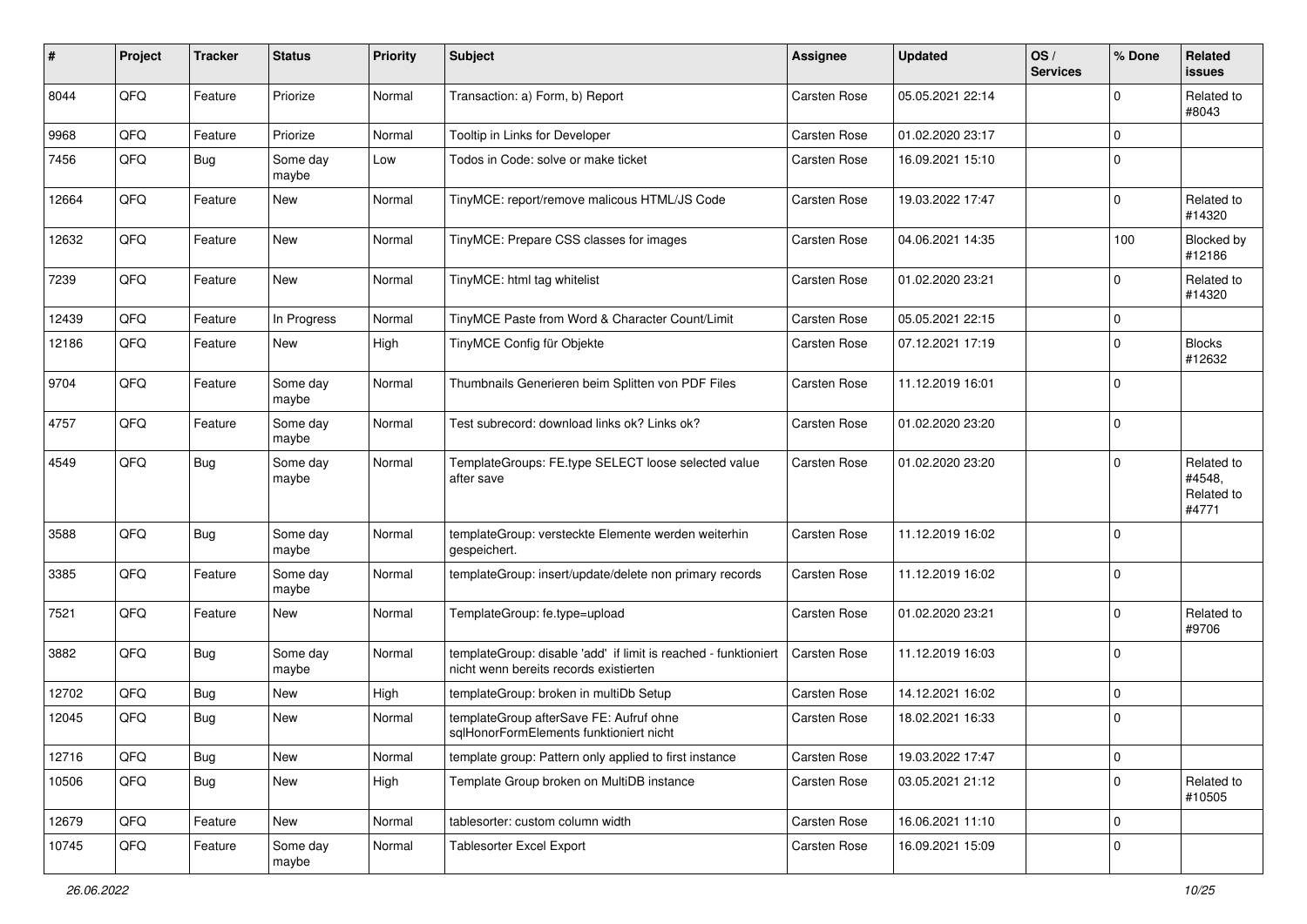| ∦     | Project | <b>Tracker</b> | <b>Status</b>     | <b>Priority</b> | Subject                                                                                              | <b>Assignee</b>                                        | <b>Updated</b>   | OS/<br><b>Services</b> | % Done      | Related<br>issues                             |                      |
|-------|---------|----------------|-------------------|-----------------|------------------------------------------------------------------------------------------------------|--------------------------------------------------------|------------------|------------------------|-------------|-----------------------------------------------|----------------------|
| 14304 | QFQ     | Bug            | <b>New</b>        | Normal          | table sorter view safer does not work                                                                | Carsten Rose                                           | 10.06.2022 11:49 |                        | $\Omega$    |                                               |                      |
| 12584 | QFQ     | Feature        | Feedback          | Normal          | T3 v10 migration script: replace alias-patterns (v11)                                                | Carsten Rose                                           | 28.05.2022 11:12 |                        | 100         |                                               |                      |
| 4258  | QFQ     | Feature        | Some day<br>maybe | High            | <b>System Defaults: Forms</b>                                                                        | Carsten Rose                                           | 03.05.2021 21:14 |                        | $\Omega$    |                                               |                      |
| 3402  | QFQ     | Feature        | Some day<br>maybe | Normal          | Syntax Highlighting via CodeMirror                                                                   | Carsten Rose                                           | 11.12.2019 16:02 |                        | 100         | Related to<br>#3207                           |                      |
| 12520 | QFQ     | <b>Bug</b>     | <b>New</b>        | Normal          | Switch FE User: still active even FE User session expired                                            | <b>Carsten Rose</b>                                    | 19.03.2022 17:48 |                        | $\mathbf 0$ |                                               |                      |
| 12477 | QFQ     | Feature        | New               | Normal          | Support for refactoring: Form, FormElement, diverse<br>Tabellen/Spalten, tt-content Records          | Carsten Rose                                           | 03.05.2021 20:45 |                        | $\Omega$    |                                               |                      |
| 7574  | QFQ     | Bug            | New               | Normal          | Substitute error: form element not reported / dont parse<br>Form.note                                | Carsten Rose                                           | 01.02.2020 23:21 |                        | $\mathbf 0$ |                                               |                      |
| 11955 | QFQ     | Feature        | <b>New</b>        | Normal          | subrecord: new title option to set <th> attributes - e.g. to<br/>customize tablesorter options.</th> | attributes - e.g. to<br>customize tablesorter options. | Carsten Rose     | 03.05.2021 20:47       |             | $\Omega$                                      | Related to<br>#11775 |
| 8187  | QFQ     | Feature        | <b>New</b>        | Normal          | Subrecord: enable/hide new button - make new/edit/delete<br>customizeable.                           | Carsten Rose                                           | 06.03.2021 18:44 |                        | $\Omega$    | Related to<br>#11326                          |                      |
| 3432  | QFQ     | Feature        | New               | Normal          | subrecord: dynamicUpdate                                                                             | Carsten Rose                                           | 11.06.2020 21:10 |                        | $\Omega$    | Related to<br>#5691                           |                      |
| 11775 | QFQ     | Feature        | <b>New</b>        | Normal          | Subrecord Tooltip pro Feld                                                                           | <b>Carsten Rose</b>                                    | 18.12.2020 15:22 |                        | $\Omega$    | Related to<br>#11955                          |                      |
| 12413 | QFQ     | Feature        | <b>New</b>        | Normal          | STORE_TYPO3: enhance for {{be_users.email:T}},<br>{{fe users.email:T}}                               | <b>Carsten Rose</b>                                    | 03.05.2021 20:45 |                        | $\Omega$    | Related to<br>#12412,<br>Related to<br>#10012 |                      |
| 9173  | QFQ     | <b>Bug</b>     | Priorize          | Urgent          | Stale Record Lock: Firefox                                                                           | <b>Carsten Rose</b>                                    | 03.05.2021 21:14 |                        | $\mathbf 0$ | Related to<br>#9789                           |                      |
| 10081 | QFQ     | <b>Bug</b>     | <b>New</b>        | High            | Stale record lock after 'forbidden' character                                                        | <b>Carsten Rose</b>                                    | 03.05.2021 21:12 |                        | $\Omega$    | Related to<br>#10082,<br>Related to<br>#9789  |                      |
| 9129  | QFQ     | Feature        | <b>New</b>        | Normal          | sqlValidate: Message as notification, not as error                                                   | <b>Carsten Rose</b>                                    | 01.02.2020 23:22 |                        | $\Omega$    | Related to<br>#9128                           |                      |
| 4026  | QFQ     | Feature        | Some day<br>maybe | Normal          | sqlLog.sql: log number of FE.id                                                                      | <b>Carsten Rose</b>                                    | 11.12.2019 16:03 |                        | $\Omega$    | Related to<br>#5458                           |                      |
| 3941  | QFQ     | Feature        | Some day<br>maybe | Normal          | sqlAfter: es sollten mehrere moeglich sein                                                           | Carsten Rose                                           | 11.12.2019 16:03 |                        | 0           | Related to<br>#3942                           |                      |
| 12504 | QFQ     | Feature        | Priorize          | Normal          | sql.log: report fe.id                                                                                | Carsten Rose                                           | 05.05.2021 22:09 |                        | 0           |                                               |                      |
| 4050  | QFQ     | Feature        | New               | Normal          | sql.log: 1) FormElement ID which causes a specific action,<br>2) Result in the same row.             | Carsten Rose                                           | 15.04.2020 11:35 |                        | 0           | Related to<br>#5458                           |                      |
| 12545 | QFG     | <b>Bug</b>     | New               | Urgent          | sql.log not created / updated                                                                        | Carsten Rose                                           | 14.12.2021 16:02 |                        | 0           |                                               |                      |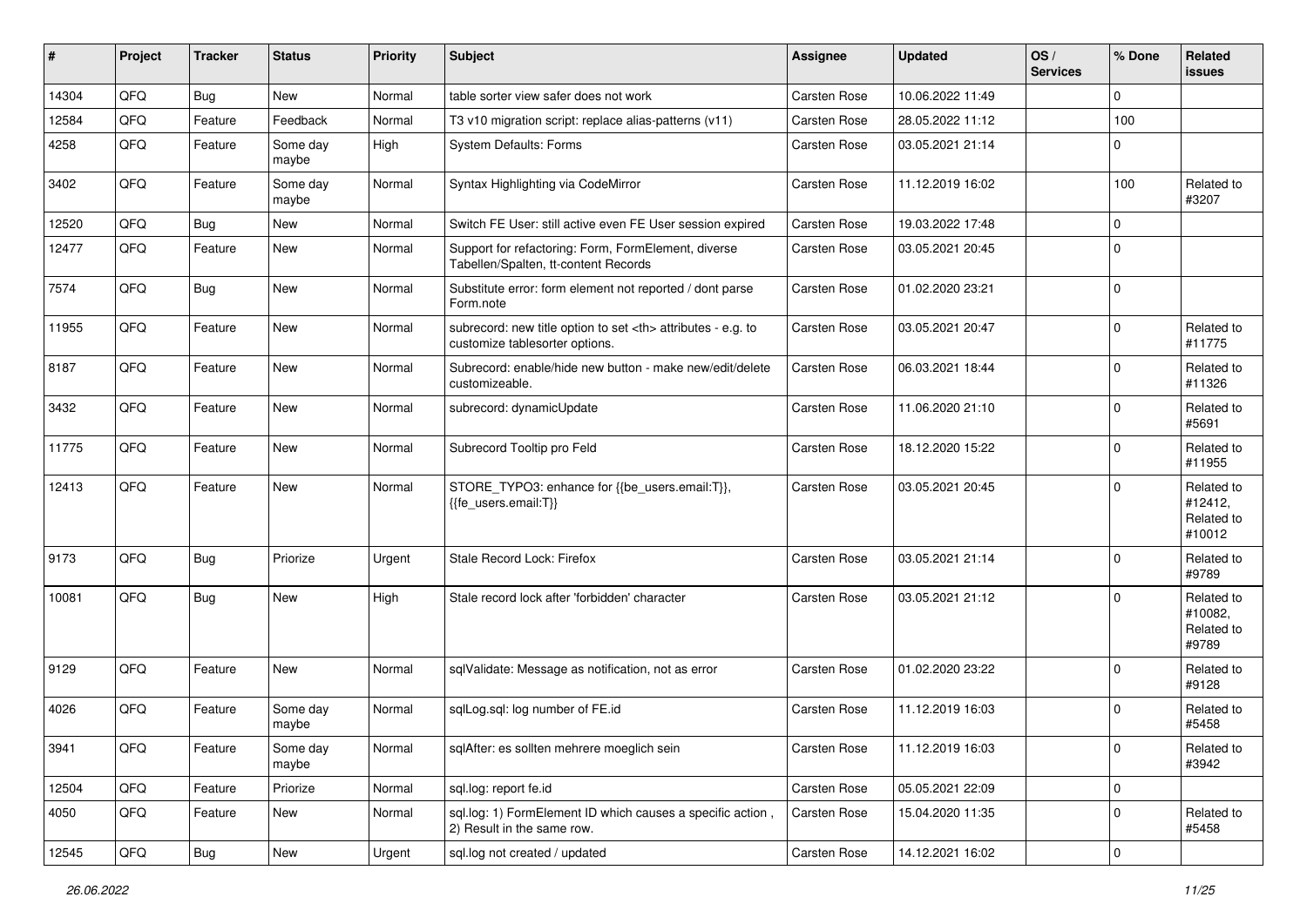| #     | Project | <b>Tracker</b> | <b>Status</b>     | <b>Priority</b> | Subject                                                                                            | <b>Assignee</b>     | <b>Updated</b>   | OS/<br><b>Services</b> | % Done      | Related<br>issues                             |
|-------|---------|----------------|-------------------|-----------------|----------------------------------------------------------------------------------------------------|---------------------|------------------|------------------------|-------------|-----------------------------------------------|
| 8806  | QFQ     | Feature        | <b>New</b>        | Normal          | SQL Function nl2br                                                                                 | Carsten Rose        | 01.02.2020 23:22 |                        | $\mathbf 0$ |                                               |
| 9928  | QFQ     | Feature        | Priorize          | Normal          | SpecialColumnName: a) Deprecated: ' AS "_+tag " ', b)<br>New: ' AS "_ <tag1><tag2>"'</tag2></tag1> | Carsten Rose        | 01.02.2020 23:17 |                        | $\mathbf 0$ | Related to<br>#9929                           |
| 7683  | QFQ     | Feature        | New               | Normal          | Special column names in '{{ SELECT  AS _link }}' should<br>be detected                             | <b>Carsten Rose</b> | 01.02.2020 23:21 |                        | $\Omega$    |                                               |
| 12512 | QFQ     | Bug            | <b>New</b>        | Normal          | Some MySQL Installation can't use 'stored procedures'                                              | Carsten Rose        | 19.03.2022 17:48 |                        | 0           |                                               |
| 12532 | QFQ     | Feature        | <b>New</b>        | High            | SIP-Parameter bei Seitenaufruf in Browser-Console<br>anzeigen                                      | Carsten Rose        | 07.12.2021 17:19 |                        | $\mathbf 0$ | Related to<br>#11893,<br>Related to<br>#14187 |
| 9707  | QFQ     | Feature        | <b>New</b>        | Normal          | SIP security: encode pageld and check pageld on decode                                             | Carsten Rose        | 01.02.2020 23:22 |                        | $\Omega$    |                                               |
| 9121  | QFQ     | Bug            | Priorize          | High            | sip links have r and __dbIndexData set                                                             | Carsten Rose        | 12.06.2021 10:41 |                        | $\mathbf 0$ |                                               |
| 7107  | QFQ     | Feature        | Some day<br>maybe | Normal          | Showcase Registration Tool: Anmeldung / Administration :<br>Liste Anmeldungen / Emaileinaldung     | Carsten Rose        | 11.12.2019 16:01 |                        | $\Omega$    |                                               |
| 3537  | QFQ     | Feature        | Some day<br>maybe | Low             | SHOW COLUMNS FROM tableName - Extend '{{!'<br>definition                                           | <b>Carsten Rose</b> | 11.12.2019 16:02 |                        | $\mathbf 0$ |                                               |
| 8963  | QFQ     | Feature        | Priorize          | Normal          | Setting values in a store: flexible way                                                            | Carsten Rose        | 05.05.2021 22:10 |                        | $\Omega$    | Related to<br>#8975                           |
| 4956  | QFQ     | Feature        | Some day<br>maybe | Normal          | Sendmail: Benutzerdefinierte Headers                                                               | Carsten Rose        | 11.12.2019 16:02 |                        | $\Omega$    |                                               |
| 7014  | QFQ     | Bug            | <b>New</b>        | Normal          | Sending invalid emails succeeds when<br>debug.redirectAllMailTo is set                             | Carsten Rose        | 01.02.2020 23:21 |                        | $\mathbf 0$ |                                               |
| 11080 | QFQ     | Feature        | <b>New</b>        | Normal          | Send MQTT messages                                                                                 | <b>Carsten Rose</b> | 29.08.2020 19:49 |                        | $\mathbf 0$ |                                               |
| 7616  | QFQ     | Bug            | Priorize          | Normal          | Selectlist with Enum & Dynamic Update                                                              | Carsten Rose        | 01.02.2020 10:13 |                        | $\mathbf 0$ |                                               |
| 7519  | QFQ     | Feature        | New               | Normal          | Select: Multi                                                                                      | Carsten Rose        | 01.02.2020 23:22 |                        | $\mathbf 0$ |                                               |
| 11076 | QFQ     | Feature        | In Progress       | Normal          | SELECT  AS _websocket                                                                              | <b>Carsten Rose</b> | 30.08.2020 17:49 |                        | $\mathbf 0$ |                                               |
| 3727  | QFQ     | Feature        | New               | High            | Security: Session Hijacking erschweren                                                             | Carsten Rose        | 03.05.2021 21:14 |                        | $\mathbf 0$ |                                               |
| 5428  | QFQ     | Feature        | Some day<br>maybe | Normal          | secure thumbnail: late render on access.                                                           | Carsten Rose        | 01.02.2020 23:20 |                        | $\Omega$    |                                               |
| 12974 | QFQ     | <b>Bug</b>     | <b>New</b>        | High            | Sanitize Queries in Action-Elements                                                                | Carsten Rose        | 07.12.2021 17:19 |                        | $\mathbf 0$ |                                               |
| 9394  | QFQ     | Feature        | Priorize          | Normal          | REST: allow for non numerical ids in get requests                                                  | Carsten Rose        | 05.05.2021 22:10 |                        | 0           |                                               |
| 5345  | QFQ     | Feature        | New               | Normal          | Report: UPDATE / INSERT / DELETE statements should<br>trigger subqueries, depending on the result. | Carsten Rose        | 27.05.2020 16:11 |                        | 0           |                                               |
| 9811  | QFQ     | Feature        | New               | Normal          | Report: tag every n'th row                                                                         | Carsten Rose        | 01.02.2020 23:22 |                        | $\mathbf 0$ |                                               |
| 14323 | QFQ     | <b>Bug</b>     | In Progress       | Normal          | Report: render=both single - no impact                                                             | Carsten Rose        | 19.06.2022 18:31 |                        | 0           |                                               |
| 3991  | QFQ     | Feature        | Some day<br>maybe | Normal          | report: Columnname '_skipWrap' skips 'fbeg', 'fend'                                                | Carsten Rose        | 11.12.2019 16:03 |                        | 0           |                                               |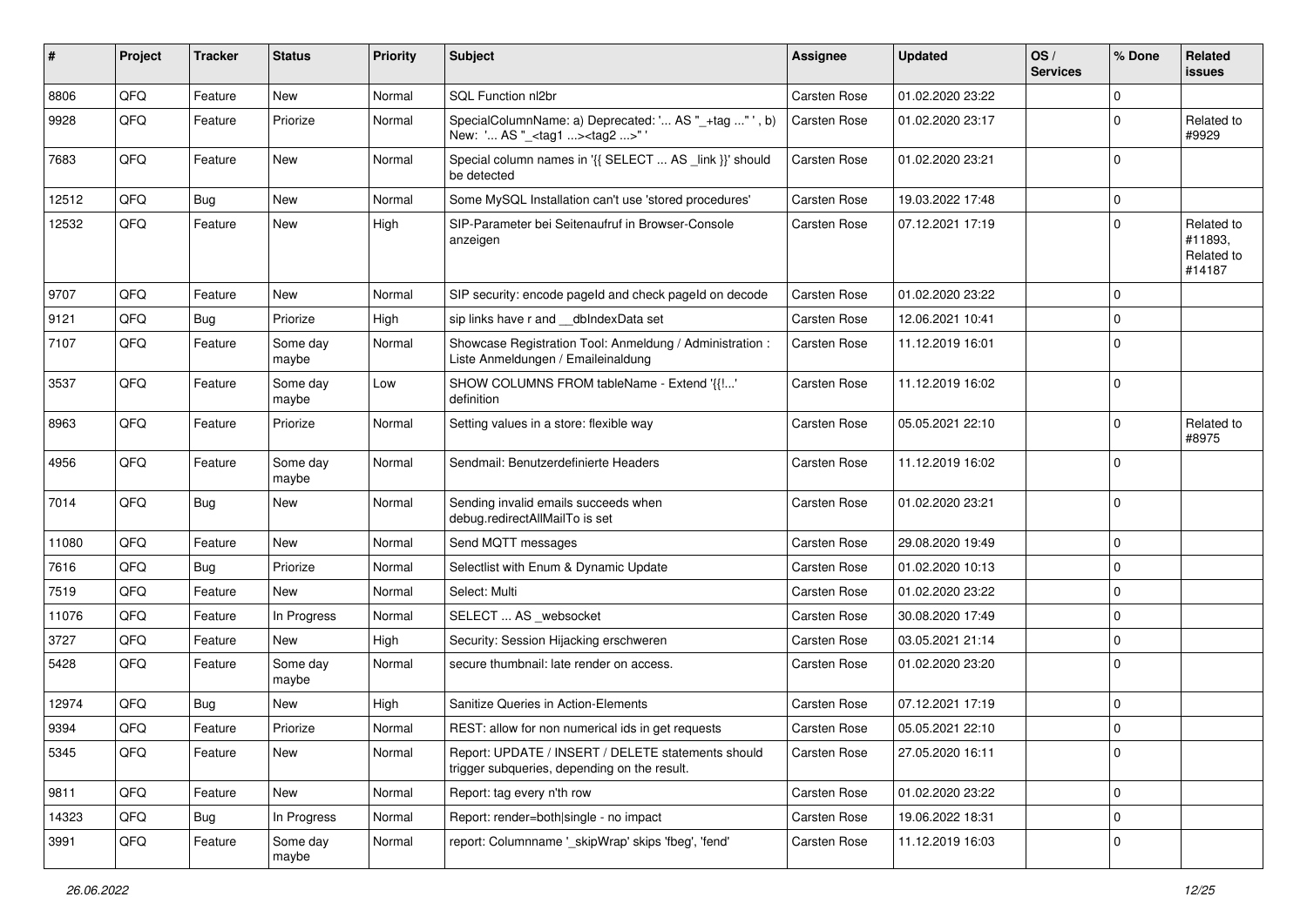| #     | Project | <b>Tracker</b> | <b>Status</b>     | <b>Priority</b> | <b>Subject</b>                                                                               | Assignee     | <b>Updated</b>   | OS/<br><b>Services</b> | % Done              | Related<br><b>issues</b>                                               |
|-------|---------|----------------|-------------------|-----------------|----------------------------------------------------------------------------------------------|--------------|------------------|------------------------|---------------------|------------------------------------------------------------------------|
| 3967  | QFQ     | Feature        | Some day<br>maybe | High            | Report: Checkbox, Radio, Dropdown, Input welches ohne<br>Submit funktioniert - 'Inline-Form' | Carsten Rose | 03.05.2021 21:14 |                        | $\mathbf 0$         |                                                                        |
| 6723  | QFQ     | Feature        | <b>New</b>        | Normal          | Report QFQ Installation and Version                                                          | Carsten Rose | 12.06.2021 09:07 |                        | $\mathbf 0$         |                                                                        |
| 7261  | QFQ     | <b>Bug</b>     | <b>New</b>        | Normal          | Report pathFilename for user without path, only the filename                                 | Carsten Rose | 01.02.2020 23:21 |                        | $\pmb{0}$           |                                                                        |
| 9983  | QFQ     | Feature        | New               | Normal          | Report Notation: new keyword 'range'                                                         | Carsten Rose | 01.02.2020 15:55 |                        | $\pmb{0}$           |                                                                        |
| 8975  | QFQ     | Feature        | New               | Normal          | Report Notation: 2.0                                                                         | Carsten Rose | 01.02.2020 23:22 |                        | $\mathbf 0$         | Related to<br>#8963                                                    |
| 11323 | QFQ     | Feature        | Some day<br>maybe | Normal          | Report Frontend Editor Modal + Codemirror                                                    | Carsten Rose | 16.09.2021 15:10 |                        | $\Omega$            | Related to<br>#11036                                                   |
| 10005 | QFQ     | Feature        | Priorize          | Normal          | Report / special column name:  AS _calendar                                                  | Carsten Rose | 03.06.2020 17:28 |                        | $\mathbf 0$         |                                                                        |
| 12611 | QFQ     | Feature        | Some day<br>maybe | Normal          | Refactoring: Bootstrap with Lazy Loading                                                     | Carsten Rose | 08.06.2022 10:37 |                        | $\mathsf 0$         | Related to<br>#12490,<br>Related to<br>#10013,<br>Related to<br>#7732  |
| 10012 | QFQ     | Feature        | Priorize          | Normal          | redirectAllMailTo: {{beEmail:T}}                                                             | Carsten Rose | 08.05.2021 09:54 |                        | $\Omega$            | Related to<br>#12412,<br>Related to<br>#12413,<br>Related to<br>#10011 |
| 13700 | QFQ     | Feature        | <b>New</b>        | Normal          | Redesign qfq.io Seite                                                                        | Carsten Rose | 19.03.2022 17:43 |                        | $\mathbf 0$         |                                                                        |
| 7099  | QFQ     | Feature        | <b>New</b>        | Normal          | Redesign FormEditor                                                                          | Carsten Rose | 01.02.2020 23:21 |                        | $\mathbf{0}$        |                                                                        |
| 9789  | QFQ     | <b>Bug</b>     | In Progress       | High            | Record Lock: release to early on 'leave page'                                                | Carsten Rose | 10.01.2022 09:25 |                        | 100                 | Related to<br>#10081,<br>Related to<br>#9173,<br>Related to<br>#8702   |
| 7480  | QFQ     | Feature        | <b>New</b>        | Normal          | Record History (Undo / Redo)                                                                 | Carsten Rose | 11.12.2019 16:16 |                        | $\Omega$            | Related to<br>#2361                                                    |
| 7280  | QFQ     | Feature        | <b>New</b>        | Normal          | recently used table                                                                          | Carsten Rose | 01.02.2020 23:21 |                        | $\mathsf{O}\xspace$ |                                                                        |
| 3109  | QFQ     | <b>Bug</b>     | Some day<br>maybe | High            | RealUrl: Links werden nicht korrekt gerendert                                                | Carsten Rose | 03.05.2021 21:14 |                        | $\mathsf 0$         |                                                                        |
| 3867  | QFQ     | Feature        | Priorize          | Normal          | Readonly Formular: Template Groups add/delete<br>ausbeldnen                                  | Carsten Rose | 05.05.2021 22:12 |                        | $\mathbf 0$         |                                                                        |
| 7795  | QFQ     | Bug            | <b>New</b>        | Normal          | Readonly Form: Typeahead-Felder                                                              | Carsten Rose | 01.02.2020 23:22 |                        | $\mathbf 0$         |                                                                        |
| 7513  | QFQ     | <b>Bug</b>     | <b>New</b>        | Normal          | Radios not correct aligned                                                                   | Carsten Rose | 01.02.2020 23:22 |                        | $\mathbf 0$         |                                                                        |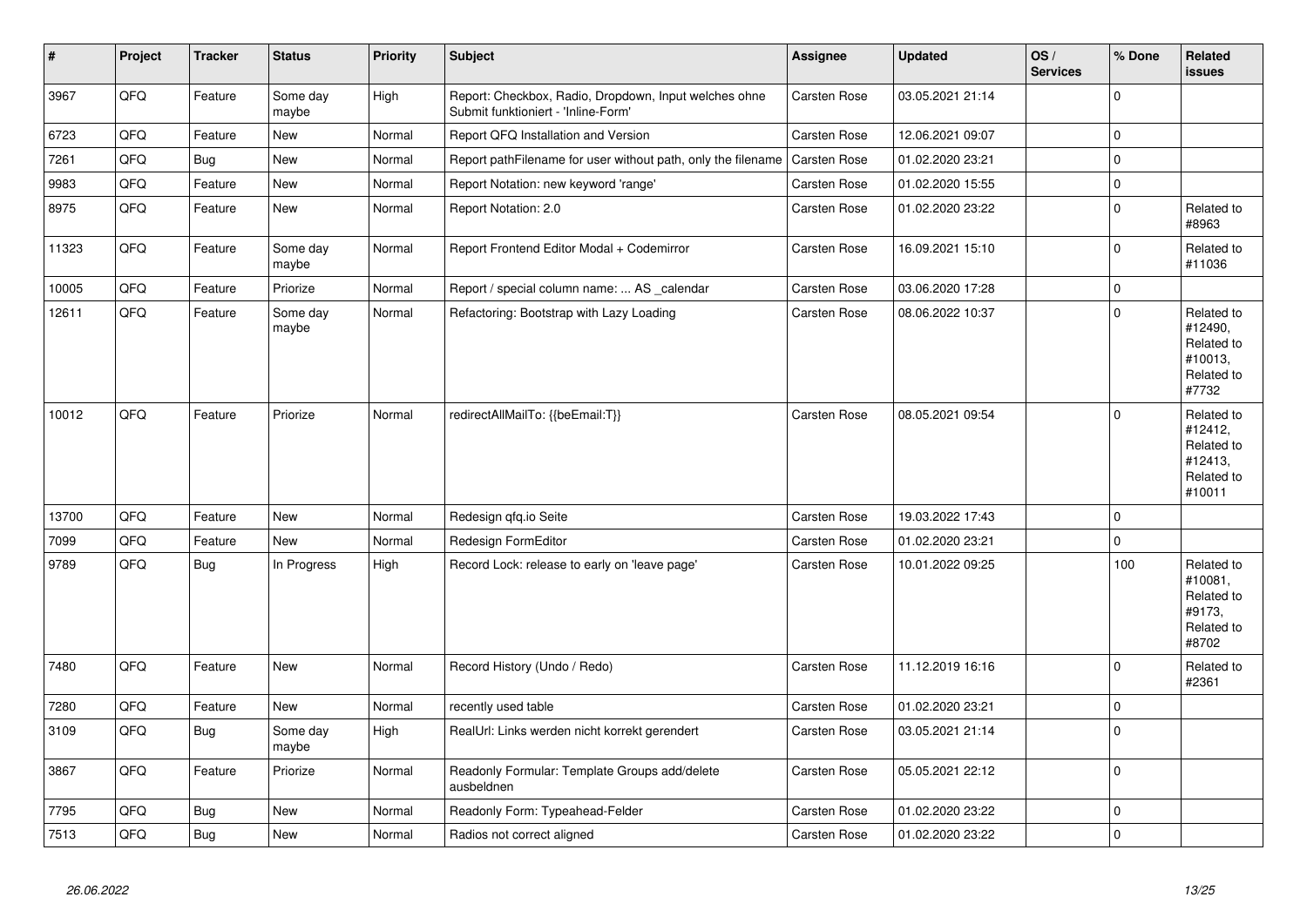| ∦     | Project | <b>Tracker</b> | <b>Status</b>     | <b>Priority</b> | Subject                                                                                                                               | <b>Assignee</b> | <b>Updated</b>   | OS/<br><b>Services</b> | % Done              | Related<br><b>issues</b>                                               |
|-------|---------|----------------|-------------------|-----------------|---------------------------------------------------------------------------------------------------------------------------------------|-----------------|------------------|------------------------|---------------------|------------------------------------------------------------------------|
| 11239 | QFQ     | Bug            | <b>New</b>        | Normal          | Radiobutton (plain): horizontales Rendern abhängig vom<br>Datentyp in der Datenbank                                                   | Carsten Rose    | 30.09.2020 18:37 |                        | $\mathbf 0$         |                                                                        |
| 7924  | QFQ     | Feature        | <b>New</b>        | Normal          | Radio/Checkbox with Tooltip                                                                                                           | Carsten Rose    | 01.02.2020 23:22 |                        | $\mathbf 0$         |                                                                        |
| 6483  | QFQ     | Bug            | New               | Normal          | R Store funktioniert nicht bei 'Report Notation' im FE                                                                                | Carsten Rose    | 01.02.2020 23:21 |                        | $\mathbf 0$         |                                                                        |
| 7520  | QFQ     | Feature        | <b>New</b>        | Normal          | QR Code:  AS _qr ( AS _link)                                                                                                          | Carsten Rose    | 01.02.2020 23:22 |                        | $\mathbf 0$         |                                                                        |
| 4771  | QFQ     | Bug            | Some day<br>maybe | Normal          | qfq: select-down-values empty after save (edit-form for<br>program administrators)                                                    | Carsten Rose    | 01.02.2020 23:20 |                        | $\mathbf 0$         | Related to<br>#4549, Has<br>duplicate<br>#4282                         |
| 8586  | QFQ     | Feature        | Some day<br>maybe | Normal          | QFQ: Enhance Error message for 'record not found'                                                                                     | Carsten Rose    | 16.09.2021 15:10 |                        | $\mathbf 0$         |                                                                        |
| 5480  | QFQ     | Feature        | Some day<br>maybe | Normal          | QFQ: Dokumentation mit Screenshots versehen                                                                                           | Carsten Rose    | 01.02.2020 23:20 |                        | $\mathbf 0$         | Related to<br>#9879                                                    |
| 14187 | QFQ     | Feature        | New               | High            | gfg.log: show current URL                                                                                                             | Carsten Rose    | 28.05.2022 11:02 |                        | $\mathbf 0$         | Related to<br>#13933,<br>Related to<br>#12532,<br>Related to<br>#11893 |
| 6574  | QFQ     | Bug            | Priorize          | Normal          | qfq.log: Fehlermeldung wurde angezeigt, aber nicht geloggt                                                                            | Carsten Rose    | 01.02.2020 10:13 |                        | $\mathbf 0$         |                                                                        |
| 4839  | QFQ     | Feature        | Some day<br>maybe | Normal          | qfq-handle in <head> Abschnitt</head>                                                                                                 | Carsten Rose    | 11.12.2019 16:02 |                        | $\mathbf 0$         |                                                                        |
| 9927  | QFQ     | Feature        | <b>New</b>        | Normal          | QFQ Update: a) Update nur machen wenn BE User<br>eingeloggt ist., b) Bei Fehler genaue Meldung welcher<br>Updateschritt Probleme hat. | Carsten Rose    | 22.01.2020 12:59 |                        | $\mathbf 0$         |                                                                        |
| 7524  | QFQ     | Bug            | <b>New</b>        | Normal          | QFQ throws a 'General Error' if 'fileadmin/protected/log/' is<br>not writeable                                                        | Carsten Rose    | 01.02.2020 23:22 |                        | $\mathbf 0$         |                                                                        |
| 12465 | QFQ     | Feature        | <b>New</b>        | Normal          | QFQ Function: use in FE to fill StoreRecord                                                                                           | Carsten Rose    | 05.05.2021 21:58 |                        | $\mathbf 0$         |                                                                        |
| 12395 | QFQ     | <b>Bug</b>     | ToDo              | High            | QFQ Function: Result two times shown                                                                                                  | Carsten Rose    | 18.02.2022 08:59 |                        | $\mathbf 0$         |                                                                        |
| 12463 | QFQ     | Bug            | ToDo              | High            | QFQ Function: 'function' and 'sql' on same level - output of<br>sal is shown two times.                                               | Carsten Rose    | 15.12.2021 16:31 |                        | $\mathbf 0$         |                                                                        |
| 1635  | QFQ     | Feature        | Some day<br>maybe | Normal          | QFQ Extension content record: weitere Optionen<br>einblenden.                                                                         | Carsten Rose    | 11.12.2019 16:03 |                        | $\mathbf 0$         |                                                                        |
| 13592 | QFQ     | <b>Bug</b>     | New               | Normal          | QFQ Build Queue: das vergeben von Tags klappt nicht. Es<br>werden keine Releases gebaut.                                              | Carsten Rose    | 19.03.2022 17:45 |                        | $\mathbf 0$         |                                                                        |
| 11980 | QFQ     | Feature        | In Progress       | Normal          | protected verzeichnis MUSS geschützt werden                                                                                           | Carsten Rose    | 07.09.2021 13:30 |                        | $\mathsf{O}\xspace$ |                                                                        |
| 10658 | QFQ     | Bug            | New               | Normal          | processReadOnly broken                                                                                                                | Carsten Rose    | 27.05.2020 17:55 |                        | $\mathbf 0$         |                                                                        |
| 4023  | QFQ     | Feature        | New               | Normal          | prepared statements - FE action: salveld, sqllnsert,<br>sqlUpdate, sqlDelete, sqlBefore, sqlAfter                                     | Carsten Rose    | 11.12.2019 16:15 |                        | 0                   |                                                                        |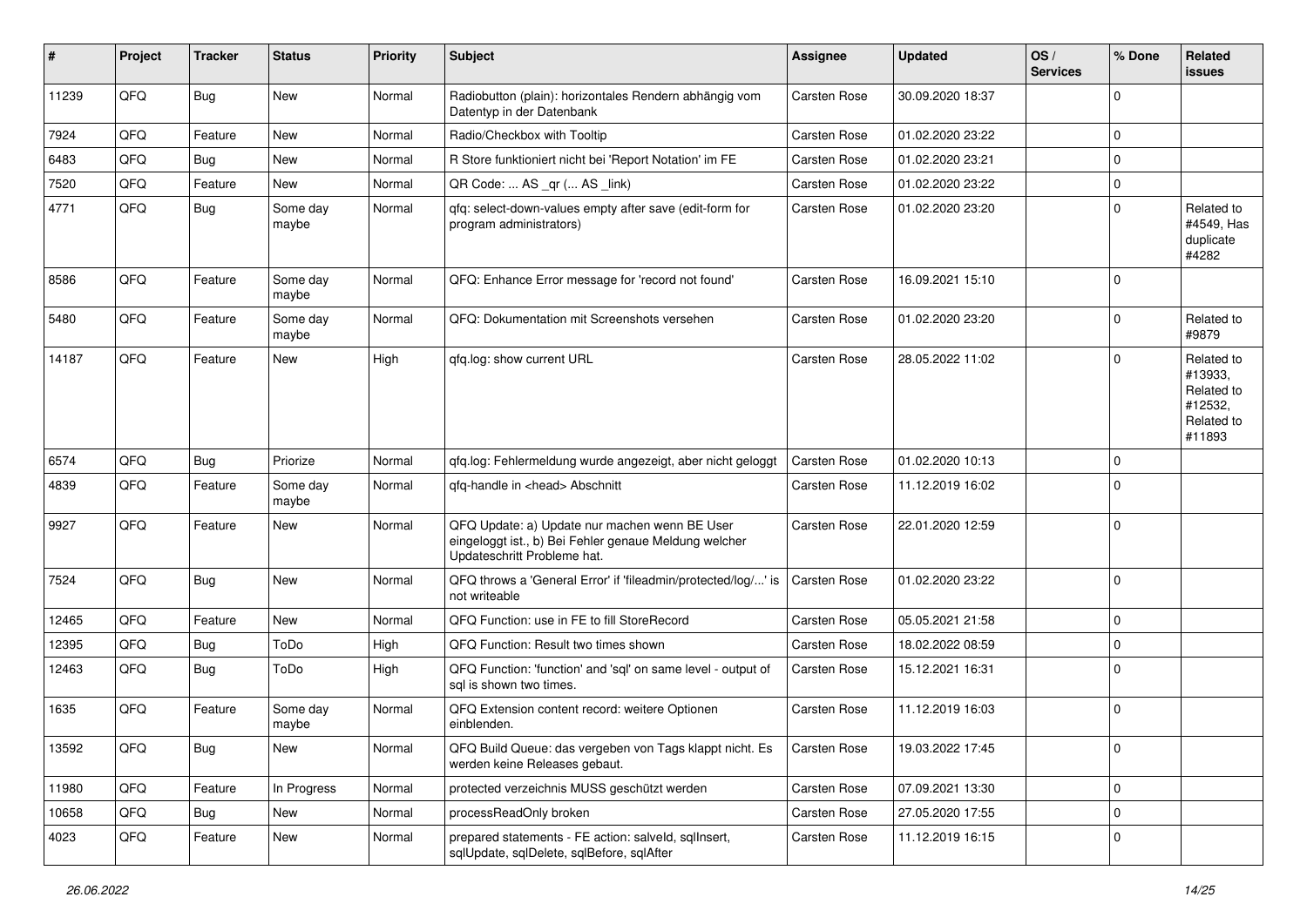| #     | Project | <b>Tracker</b> | <b>Status</b>     | <b>Priority</b> | Subject                                                                                               | Assignee     | <b>Updated</b>   | OS/<br><b>Services</b> | % Done      | Related<br><b>issues</b>                      |
|-------|---------|----------------|-------------------|-----------------|-------------------------------------------------------------------------------------------------------|--------------|------------------|------------------------|-------------|-----------------------------------------------|
| 8204  | QFQ     | Feature        | Priorize          | High            | Position 'required mark'                                                                              | Carsten Rose | 16.06.2021 13:44 |                        | $\mathbf 0$ |                                               |
| 10080 | QFQ     | Feature        | <b>New</b>        | Normal          | Popup on 'save' / 'close': configure dialog (answer<br>yes/no/cancle/)                                | Carsten Rose | 28.03.2021 20:52 |                        | $\mathbf 0$ | Is duplicate<br>of #12262                     |
| 11668 | QFQ     | <b>Bug</b>     | New               | Normal          | Play function.sql - problem with mysql                                                                | Carsten Rose | 03.05.2021 20:48 |                        | $\pmb{0}$   |                                               |
| 8668  | QFQ     | Bug            | <b>New</b>        | High            | Pill disabled: dyamic mode 'hidden' not respected - FE is still<br>required                           | Carsten Rose | 03.05.2021 21:14 |                        | $\mathbf 0$ |                                               |
| 10819 | QFQ     | Feature        | <b>New</b>        | Normal          | Persistent SIP - second try                                                                           | Carsten Rose | 29.06.2020 23:02 |                        | $\mathbf 0$ | Related to<br>#6261                           |
| 6261  | QFQ     | Feature        | <b>New</b>        | Normal          | Persistent SIP                                                                                        | Carsten Rose | 12.06.2021 09:07 |                        | $\mathbf 0$ | Related to<br>#10819                          |
| 7336  | QFQ     | Feature        | Some day<br>maybe | Normal          | PDF Upload: disallow PDFs with specific Meta information                                              | Carsten Rose | 11.12.2019 16:01 |                        | $\mathbf 0$ |                                               |
| 5715  | QFQ     | Feature        | New               | High            | PDF Caching                                                                                           | Carsten Rose | 03.05.2021 21:14 |                        | $\mathbf 0$ | Related to<br>#5851,<br>Related to<br>#6357   |
| 8101  | QFQ     | Feature        | Some day<br>maybe | Normal          | Password hash: support further hashing methods                                                        | Carsten Rose | 16.09.2021 15:10 |                        | $\mathbf 0$ |                                               |
| 7681  | QFQ     | Feature        | New               | Normal          | Optional switch off 'check for modified record'                                                       | Carsten Rose | 01.02.2020 23:21 |                        | $\mathbf 0$ |                                               |
| 7650  | QFQ     | <b>Bug</b>     | <b>New</b>        | High            | Optional do not show 'required' sign on FormElement                                                   | Carsten Rose | 03.05.2021 21:14 |                        | $\pmb{0}$   |                                               |
| 14175 | QFQ     | <b>Bug</b>     | In Progress       | Normal          | Opening a form with no QFQ Session cookie fails                                                       | Carsten Rose | 03.06.2022 10:40 |                        | $\mathbf 0$ |                                               |
| 7685  | QFQ     | <b>Bug</b>     | <b>New</b>        | Normal          | Open FormElement from QFQ error message and save<br>modified record: error about missing {{formId:F}} | Carsten Rose | 01.02.2020 23:22 |                        | $\mathbf 0$ |                                               |
| 10011 | QFQ     | Feature        | Priorize          | Normal          | Offer new STORE_TYPO3 Variable 'beUser', 'beEmail'                                                    | Carsten Rose | 08.05.2021 09:51 |                        | $\mathbf 0$ | Related to<br>#10012,<br>Related to<br>#12511 |
| 14090 | QFQ     | Feature        | <b>New</b>        | Normal          | Nützliche _script funktionen                                                                          | Carsten Rose | 28.05.2022 11:03 |                        | $\mathbf 0$ |                                               |
| 12133 | QFQ     | Bug            | New               | Normal          | NPM, phpSpreadSheet aktualisieren                                                                     | Carsten Rose | 15.03.2021 09:04 |                        | $\mathbf 0$ |                                               |
| 5782  | QFQ     | Feature        | New               | Normal          | NextCloud API                                                                                         | Carsten Rose | 01.02.2020 10:02 |                        | $\mathbf 0$ |                                               |
| 6437  | QFQ     | Feature        | New               | Normal          | Neuer Mode Button bei FormElementen                                                                   | Carsten Rose | 01.02.2020 23:21 |                        | $\mathbf 0$ | Related to<br>#9668,<br>Blocked by<br>#9678   |
| 12023 | QFQ     | Feature        | New               | Normal          | MySQL Stored Precdure: QDECODESPECIALCHAR()                                                           | Carsten Rose | 16.02.2021 11:16 |                        | $\mathbf 0$ | Related to<br>#12022                          |
| 11667 | QFQ     | <b>Bug</b>     | New               | Normal          | MySQL mariadb-server-10.3: Incorrect datetime value                                                   | Carsten Rose | 03.05.2021 20:48 |                        | $\mathbf 0$ |                                               |
| 9579  | QFQ     | Feature        | Some day<br>maybe | Normal          | Multiform with Process Row                                                                            | Carsten Rose | 11.12.2019 16:01 |                        | $\pmb{0}$   |                                               |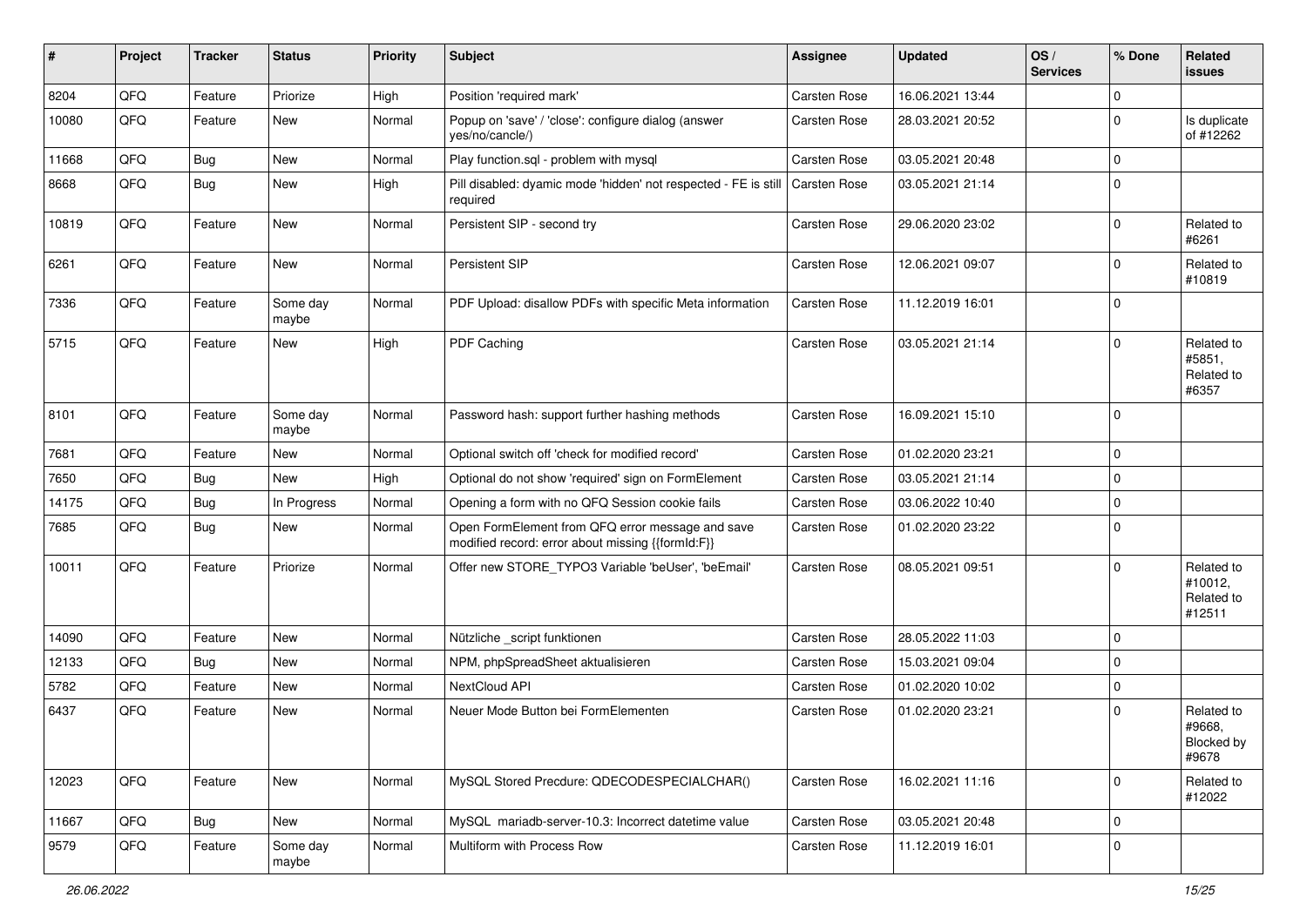| $\pmb{\sharp}$ | <b>Project</b> | <b>Tracker</b> | <b>Status</b>     | <b>Priority</b> | <b>Subject</b>                                                                           | Assignee     | <b>Updated</b>   | OS/<br><b>Services</b> | % Done      | Related<br>issues                                                    |
|----------------|----------------|----------------|-------------------|-----------------|------------------------------------------------------------------------------------------|--------------|------------------|------------------------|-------------|----------------------------------------------------------------------|
| 11695          | QFQ            | <b>Bug</b>     | <b>New</b>        | Normal          | MultiForm required FE Error                                                              | Carsten Rose | 04.12.2020 13:34 |                        | $\Omega$    |                                                                      |
| 5695           | QFQ            | Feature        | In Progress       | Normal          | <b>Multiform</b>                                                                         | Carsten Rose | 02.01.2021 18:38 |                        | $\Omega$    |                                                                      |
| 12325          | QFQ            | <b>Bug</b>     | Priorize          | Normal          | MultiDB form.dblndex not working for report syntax                                       | Carsten Rose | 07.09.2021 13:37 |                        | $\mathbf 0$ | Related to<br>#12145.<br>Related to<br>#12314                        |
| 10714          | QFQ            | Feature        | <b>New</b>        | Normal          | multi Table Form                                                                         | Carsten Rose | 16.03.2021 18:44 |                        | $\Omega$    |                                                                      |
| 11516          | QFQ            | Feature        | New               | Normal          | Multi Page Form (Previous/Next Buttons)                                                  | Carsten Rose | 16.03.2021 17:52 |                        | $\Omega$    |                                                                      |
| 4365           | QFQ            | Feature        | Some day<br>maybe | Normal          | Multi Language: new way of config                                                        | Carsten Rose | 01.02.2020 23:20 |                        | $\mathbf 0$ |                                                                      |
| 13330          | QFQ            | Feature        | In Progress       | Normal          | Multi Form: Upload                                                                       | Carsten Rose | 07.11.2021 12:40 |                        | 50          | Related to<br>#9706                                                  |
| 13332          | QFQ            | Bug            | <b>New</b>        | Normal          | Multi Form: Required Felder werden visuell nicht markiert.                               | Carsten Rose | 19.03.2022 17:47 |                        | $\Omega$    |                                                                      |
| 13331          | QFQ            | <b>Bug</b>     | <b>New</b>        | Normal          | Multi Form: Clear Icon misplaced                                                         | Carsten Rose | 19.03.2022 17:47 |                        | $\Omega$    |                                                                      |
| 10508          | QFQ            | <b>Bug</b>     | <b>New</b>        | High            | Multi Form broken on Multi DB Instance                                                   | Carsten Rose | 03.05.2021 21:12 |                        | $\mathbf 0$ |                                                                      |
| 9706           | QFQ            | Feature        | <b>New</b>        | Normal          | Multi File Upload (hidden template group)                                                | Carsten Rose | 01.02.2020 23:22 |                        | $\Omega$    | Related to<br>#7521,<br>Related to<br>#5562,<br>Related to<br>#13330 |
| 5459           | QFQ            | Bug            | <b>New</b>        | High            | Multi DB: spread system tables between 'QFQ' and<br>'Data'-DB                            | Carsten Rose | 03.05.2021 21:14 |                        | $\Omega$    | Related to<br>#4720                                                  |
| 10015          | QFQ            | Feature        | Priorize          | Normal          | Monospace in Textarea                                                                    | Carsten Rose | 03.02.2020 13:40 |                        | $\Omega$    |                                                                      |
| 6765           | QFQ            | Feature        | <b>New</b>        | Normal          | Moeglichkeit via QFQ eigene Logs zu schreiben                                            | Carsten Rose | 01.02.2020 23:21 |                        | $\mathbf 0$ |                                                                      |
| 11523          | QFQ            | Feature        | <b>New</b>        | Normal          | Mit dynamic Update erkennen, ob Upload gemacht wurde                                     | Carsten Rose | 13.11.2020 15:07 |                        | $\Omega$    | Related to<br>#9533                                                  |
| 10014          | QFQ            | Feature        | <b>New</b>        | Normal          | Manual.rst: describe behaviour and process order of<br>fillStoreVar, slaveId, sqlBefore, | Carsten Rose | 01.02.2020 22:31 |                        | $\Omega$    |                                                                      |
| 9208           | QFQ            | Feature        | <b>New</b>        | Normal          | Manage 'recent' records                                                                  | Carsten Rose | 01.02.2020 23:22 |                        | $\mathbf 0$ |                                                                      |
| 11747          | QFQ            | Feature        | New               | Normal          | Maintenance Page with Redirect                                                           | Carsten Rose | 03.05.2021 20:47 |                        | $\Omega$    | Related to<br>#11741                                                 |
| 2084           | QFQ            | Feature        | Some day<br>maybe | Normal          | Mailto mit encryption: Subrecord                                                         | Carsten Rose | 11.12.2019 16:03 |                        | $\Omega$    | Related to<br>#2082                                                  |
| 3504           | QFQ            | Feature        | New               | Normal          | Logging: welche Action FEs werden wann wie ausgefuehrt                                   | Carsten Rose | 01.02.2020 23:21 |                        | $\mathbf 0$ | Related to<br>#5458.<br>Related to<br>#4092                          |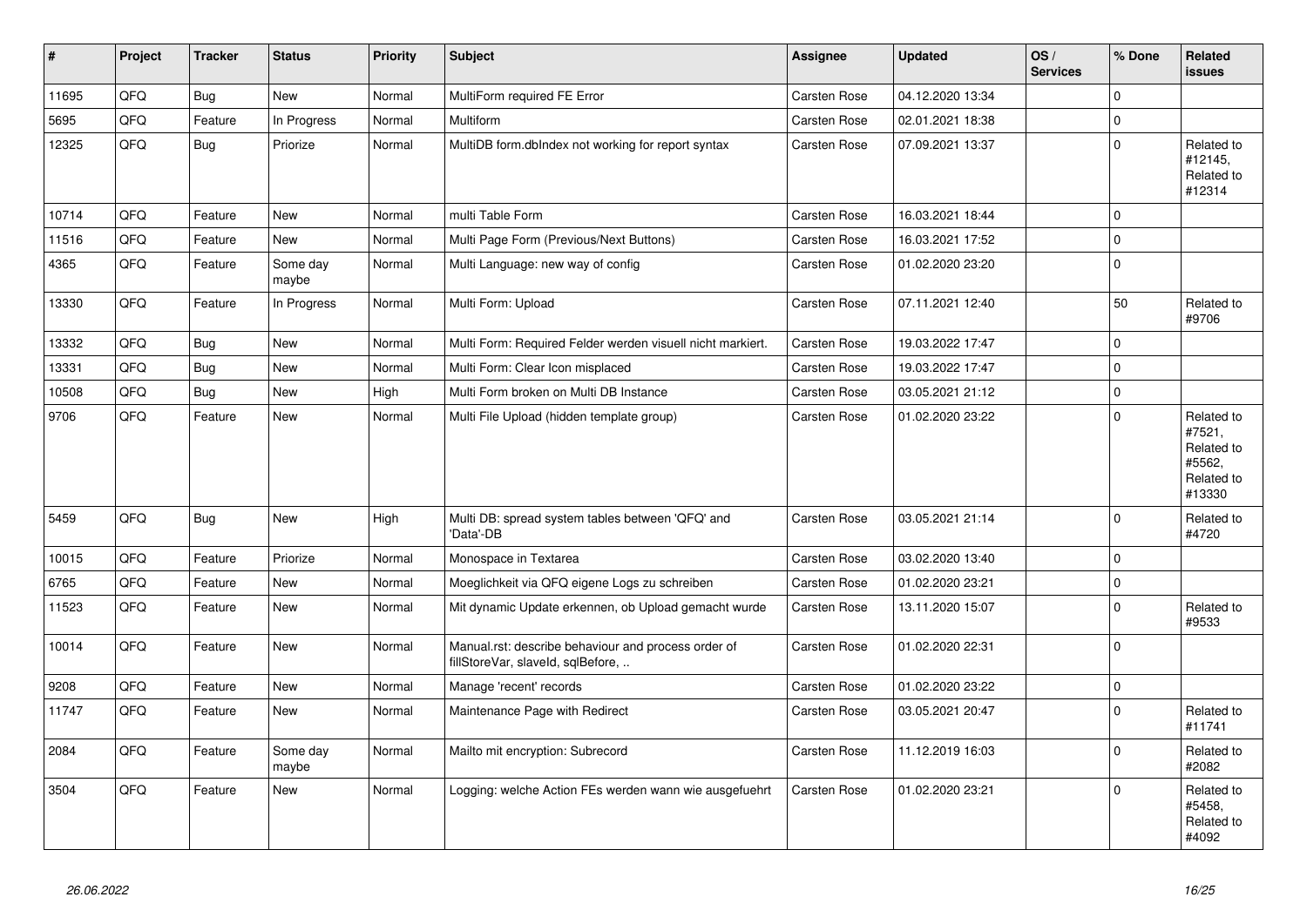| #     | Project | <b>Tracker</b> | <b>Status</b>     | <b>Priority</b> | <b>Subject</b>                                                                                           | Assignee            | <b>Updated</b>   | OS/<br><b>Services</b> | % Done      | Related<br><b>issues</b>                                                |
|-------|---------|----------------|-------------------|-----------------|----------------------------------------------------------------------------------------------------------|---------------------|------------------|------------------------|-------------|-------------------------------------------------------------------------|
| 5852  | QFQ     | Feature        | Some day<br>maybe | Normal          | Logging: mail.log / sql.log - im FE anzeigen und via AJAX<br>aktualisieren                               | Carsten Rose        | 01.02.2020 23:19 |                        | $\Omega$    | Related to<br>#5885                                                     |
| 2361  | QFQ     | Feature        | <b>New</b>        | Normal          | Logging wer/wann/wo welches Formular aufgerufen hat                                                      | Carsten Rose        | 11.12.2019 16:15 |                        | $\Omega$    | Related to<br>#4432,<br>Related to<br>#7480                             |
| 9777  | QFQ     | Feature        | <b>New</b>        | Normal          | Logging QFQ Variables                                                                                    | Carsten Rose        | 16.12.2019 17:17 |                        | $\mathbf 0$ |                                                                         |
| 8702  | QFQ     | Feature        | <b>New</b>        | Normal          | Load Record which is locked: missing user info                                                           | Carsten Rose        | 11.12.2019 16:16 |                        | $\Omega$    | Related to<br>#9789                                                     |
| 3457  | QFQ     | Feature        | Some day<br>maybe | Normal          | LDAP: concat multi values to one single entry                                                            | Carsten Rose        | 11.12.2019 16:02 |                        | $\Omega$    |                                                                         |
| 14371 | QFQ     | Feature        | Priorize          | Normal          | <b>LDAP via REPORT</b>                                                                                   | Carsten Rose        | 19.06.2022 16:37 |                        | $\Omega$    |                                                                         |
| 10593 | QFQ     | Feature        | <b>New</b>        | Normal          | label2: text behind input element                                                                        | Carsten Rose        | 16.05.2020 10:57 |                        | $\Omega$    |                                                                         |
| 10443 | QFQ     | Feature        | In Progress       | Normal          | Konzept_api / _live                                                                                      | Carsten Rose        | 07.05.2020 09:39 |                        | $\mathbf 0$ |                                                                         |
| 1946  | QFQ     | Feature        | Some day<br>maybe | Normal          | Kontrolle ob der ReadOnly Modus bei den<br>Formularelementen korrekt implementiert ist                   | Carsten Rose        | 11.12.2019 16:03 |                        | $\Omega$    |                                                                         |
| 4259  | QFQ     | Feature        | Some day<br>maybe | Normal          | Instant trigger a cron job                                                                               | Carsten Rose        | 11.12.2019 16:03 |                        | $\Omega$    |                                                                         |
| 7522  | QFQ     | Feature        | Priorize          | Normal          | Inserting default index.html to folder (Avoid Apache<br>Indexing)                                        | Carsten Rose        | 01.02.2020 10:13 |                        | $\Omega$    |                                                                         |
| 9517  | QFQ     | Feature        | In Progress       | High            | Input multiple tags with typeahead                                                                       | Carsten Rose        | 03.05.2021 21:14 |                        | 40          | Related to<br>#10150                                                    |
| 9834  | QFQ     | Bug            | Priorize          | Normal          | Input elements with tag 'disabled' are missing on<br>form-submit: server option 'processReadOnly' broken | Carsten Rose        | 07.12.2021 16:43 |                        | $\Omega$    | Related to<br>#9691,<br>Related to<br>#5305, Has<br>duplicate<br>#12331 |
| 11036 | QFQ     | Feature        | Some day<br>maybe | Normal          | inline report editor permissions                                                                         | Carsten Rose        | 16.09.2021 15:09 |                        | $\Omega$    | Related to<br>#11323                                                    |
| 14305 | QFQ     | <b>Bug</b>     | <b>New</b>        | Normal          | Inline Report editing does not create history entries                                                    | <b>Carsten Rose</b> | 10.06.2022 11:55 |                        | $\mathbf 0$ |                                                                         |
| 4659  | QFQ     | <b>Bug</b>     | Some day<br>maybe | Normal          | infoButtonExtra                                                                                          | Carsten Rose        | 01.02.2020 23:20 |                        | $\mathbf 0$ |                                                                         |
| 14091 | QFQ     | <b>Bug</b>     | <b>New</b>        | Normal          | inconsistent template path for twig                                                                      | <b>Carsten Rose</b> | 19.04.2022 18:36 |                        | $\mathbf 0$ |                                                                         |
| 7453  | QFQ     | Feature        | Some day<br>maybe | Normal          | import / export forms QFQ                                                                                | Carsten Rose        | 16.09.2021 15:10 |                        | $\mathbf 0$ |                                                                         |
| 12513 | QFQ     | Bug            | <b>New</b>        | High            | Implement server side check of maxlength                                                                 | Carsten Rose        | 07.12.2021 17:19 |                        | $\mathbf 0$ |                                                                         |
| 7660  | QFQ     | Feature        | New               | Normal          | IMAP: import mails to DB, move / delete mails                                                            | Carsten Rose        | 01.02.2020 09:52 |                        | $\mathbf 0$ |                                                                         |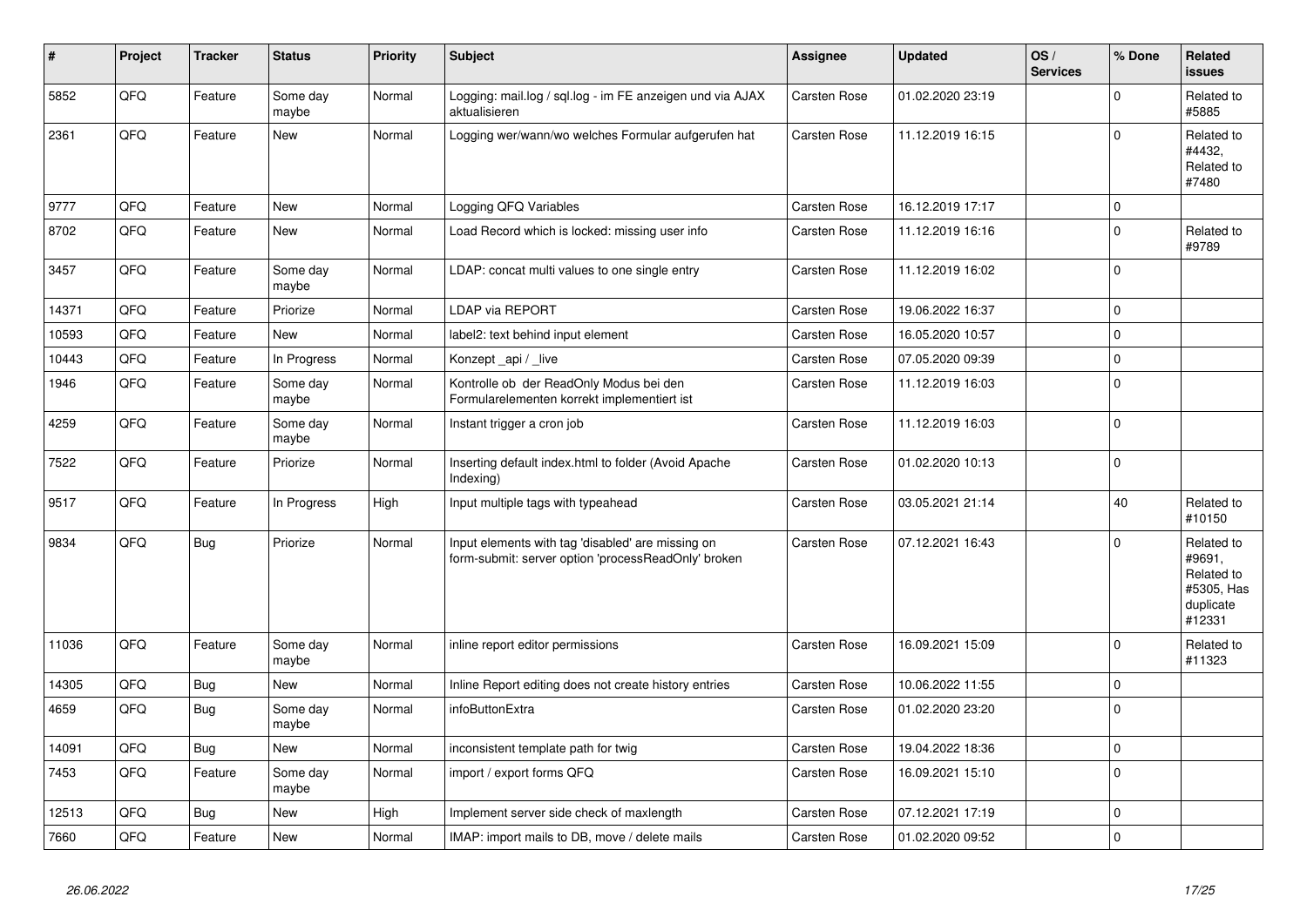| #     | Project | <b>Tracker</b> | <b>Status</b>     | <b>Priority</b> | <b>Subject</b>                                                                                                                      | Assignee     | <b>Updated</b>   | OS/<br><b>Services</b> | % Done      | Related<br>issues                            |
|-------|---------|----------------|-------------------|-----------------|-------------------------------------------------------------------------------------------------------------------------------------|--------------|------------------|------------------------|-------------|----------------------------------------------|
| 8217  | QFQ     | Feature        | <b>New</b>        | Normal          | if-elseif-else construct                                                                                                            | Carsten Rose | 16.03.2021 18:41 |                        | $\Omega$    | Related to<br>#10716                         |
| 12480 | QFQ     | Feature        | <b>New</b>        | Normal          | If QFQ upgrade is running, block further request                                                                                    | Carsten Rose | 03.05.2021 20:45 |                        | 0           |                                              |
| 11702 | QFQ     | Feature        | <b>New</b>        | Normal          | HTML Special Char makes no sense for 'allbut' if '&' is<br>forbidden                                                                | Carsten Rose | 07.12.2021 16:35 |                        | $\Omega$    | Related to<br>#5112,<br>Related to<br>#14320 |
| 14283 | QFQ     | Bug            | Priorize          | Normal          | HEIC / HEIF convert doesn't trigger                                                                                                 | Carsten Rose | 19.06.2022 16:37 |                        | $\Omega$    |                                              |
| 10095 | QFQ     | Feature        | Some day<br>maybe | Normal          | Generic Gitlab Integration into QFQ                                                                                                 | Carsten Rose | 16.09.2021 15:10 |                        | $\Omega$    |                                              |
| 9900  | QFQ     | Feature        | Priorize          | Normal          | Generic API Call: tt-content record >> JSON                                                                                         | Carsten Rose | 01.02.2020 10:13 |                        | $\Omega$    |                                              |
| 3570  | QFQ     | Bug            | Some day<br>maybe | High            | Formular mit prmitnew permitEdit=Always wird nicht<br>aufgerufen (ist leer)                                                         | Carsten Rose | 03.05.2021 21:14 |                        | $\Omega$    |                                              |
| 6609  | QFQ     | Feature        | <b>New</b>        | Normal          | Formlet: JSON API erweitern                                                                                                         | Carsten Rose | 01.02.2020 23:21 |                        | 50          |                                              |
| 6602  | QFQ     | Feature        | <b>New</b>        | Normal          | Formlet: in Report auf Mausklick ein mini-form oeffnen                                                                              | Carsten Rose | 11.12.2019 16:16 |                        | $\mathbf 0$ |                                              |
| 10322 | QFQ     | <b>Bug</b>     | <b>New</b>        | Normal          | FormElement / Radio: missing column 'enum' >> FE not<br>reported                                                                    | Carsten Rose | 07.05.2020 09:37 |                        | $\Omega$    |                                              |
| 7890  | QFQ     | Bug            | <b>New</b>        | Normal          | FormElement 'required': extraButtonInfo not aligned                                                                                 | Carsten Rose | 11.06.2021 21:17 |                        | $\Omega$    | Related to<br>#11517                         |
| 8034  | QFQ     | Feature        | Priorize          | Normal          | FormElement 'data': 22.22.2222 should not be accepted                                                                               | Carsten Rose | 01.02.2020 10:13 |                        | $\Omega$    |                                              |
| 4008  | QFQ     | <b>Bug</b>     | Some day<br>maybe | Normal          | FormElemen.type=sendmail: wrong 'TO' if 'real<br>name <rea@mail.to>' is used</rea@mail.to>                                          | Carsten Rose | 11.12.2019 16:03 |                        | $\Omega$    |                                              |
| 7290  | QFQ     | Feature        | Priorize          | Normal          | FormEditor: title as textarea if LEN(title)>60                                                                                      | Carsten Rose | 01.02.2020 10:13 |                        | $\Omega$    | <b>Blocked by</b><br>#7682                   |
| 14290 | QFQ     | Feature        | Priorize          | Normal          | FormEditor: Show Table Definition                                                                                                   | Carsten Rose | 19.06.2022 16:37 |                        | 0           |                                              |
| 8083  | QFQ     | <b>Bug</b>     | New               | High            | FormEditor: primary table list does not respect<br>'indexDb={{indexData:Y}}'                                                        | Carsten Rose | 03.05.2021 21:14 |                        | $\Omega$    | Has<br>duplicate<br>#6678                    |
| 3350  | QFQ     | Feature        | Some day<br>maybe | Normal          | FormEditor: Hilfetext hinter 'checktype'                                                                                            | Carsten Rose | 11.12.2019 16:02 |                        | $\Omega$    |                                              |
| 9537  | QFQ     | Feature        | <b>New</b>        | Normal          | FormEditor: Edit fieldset in FrontEnd                                                                                               | Carsten Rose | 01.02.2020 23:22 |                        | 0           |                                              |
| 3877  | QFQ     | Feature        | Some day<br>maybe | Normal          | FormEditor: die Felder die aktuell nicht gebraucht werden<br>nur auf readonly/disabled setzen (nicht ausblenden > das<br>irritiert. | Carsten Rose | 11.12.2019 16:03 |                        | $\Omega$    |                                              |
| 6998  | QFQ     | Feature        | Priorize          | Normal          | Form: with debug=on show column information as tooltip of<br>column label                                                           | Carsten Rose | 01.02.2020 10:13 |                        | $\Omega$    |                                              |
| 12468 | QFQ     | <b>Bug</b>     | New               | Urgent          | Form: update Form.title after save                                                                                                  | Carsten Rose | 03.05.2021 21:12 |                        | 0           |                                              |
| 6289  | QFQ     | Feature        | New               | Normal          | Form: Log                                                                                                                           | Carsten Rose | 01.02.2020 23:21 |                        | $\mathbf 0$ |                                              |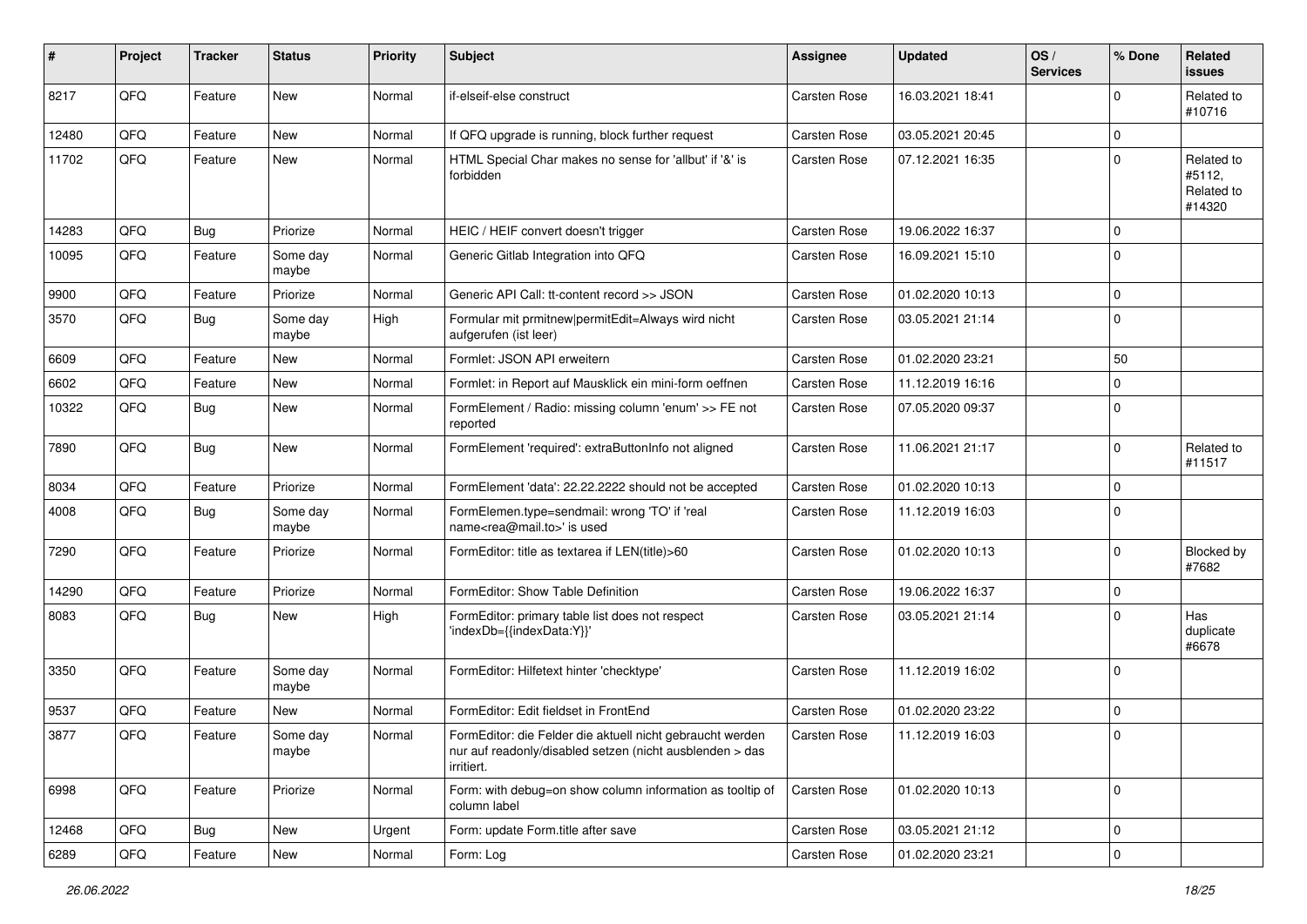| ∦     | Project | <b>Tracker</b> | <b>Status</b>     | <b>Priority</b> | Subject                                                                                                                                             | <b>Assignee</b>     | <b>Updated</b>   | OS/<br><b>Services</b> | % Done      | Related<br>issues                            |
|-------|---------|----------------|-------------------|-----------------|-----------------------------------------------------------------------------------------------------------------------------------------------------|---------------------|------------------|------------------------|-------------|----------------------------------------------|
| 3708  | QFQ     | Feature        | Some day<br>maybe | Normal          | Form: input - 'specialchars', 'none'  gewisse tags<br>erlauben, andere verbieten                                                                    | Carsten Rose        | 11.12.2019 16:02 |                        | $\Omega$    | Related to<br>#14320                         |
| 9773  | QFQ     | <b>Bug</b>     | New               | Normal          | form.parameter.formModeGlobal=requiredOff                                                                                                           | <b>Carsten Rose</b> | 01.02.2020 15:56 |                        | $\mathbf 0$ |                                              |
| 9668  | QFQ     | Feature        | Priorize          | Normal          | Form.mode: rename 'hidden' to 'hide'                                                                                                                | <b>Carsten Rose</b> | 05.05.2021 22:14 |                        | $\Omega$    | Related to<br>#6437                          |
| 12581 | QFQ     | Bug            | <b>New</b>        | Normal          | Form.forward=close: Record 'new' in new browser tab ><br>save (& close) >> Form is not reloaded with new created<br>record id and stays in mode=new | Carsten Rose        | 19.03.2022 17:48 |                        | $\mathbf 0$ |                                              |
| 5983  | QFQ     | Feature        | Some day<br>maybe | Normal          | Form Submit (save & update): normalize date/-time FE                                                                                                | <b>Carsten Rose</b> | 01.02.2020 23:19 |                        | $\Omega$    |                                              |
| 5557  | QFQ     | Bug            | Some day<br>maybe | Normal          | Form load: STORE_RECORD filled, but should be empty                                                                                                 | <b>Carsten Rose</b> | 01.02.2020 23:19 |                        | $\Omega$    |                                              |
| 12315 | QFQ     | Feature        | Some day<br>maybe | Normal          | Form History (Diffs) / Backups                                                                                                                      | Carsten Rose        | 16.09.2021 15:10 |                        | $\Omega$    |                                              |
| 11322 | QFQ     | Feature        | Some day<br>maybe | Normal          | Form Element JSON - (multiline parameter field)                                                                                                     | Carsten Rose        | 16.09.2021 15:10 |                        | $\mathbf 0$ |                                              |
| 4756  | QFQ     | <b>Bug</b>     | <b>New</b>        | Normal          | Form dirty even nothing changes                                                                                                                     | Carsten Rose        | 11.12.2019 16:16 |                        | 0           |                                              |
| 9602  | QFQ     | Feature        | <b>New</b>        | Normal          | Form definition as JSON                                                                                                                             | Carsten Rose        | 01.02.2020 23:21 |                        | $\Omega$    | Related to<br>#9600                          |
| 8336  | QFQ     | Feature        | <b>New</b>        | Normal          | Form > modified > Close New: a) Optional disable popup, b)<br>custom text, c) mode on save: close stay                                              | Carsten Rose        | 01.02.2020 23:22 |                        | $\Omega$    | Related to<br>#8335                          |
| 6462  | QFQ     | Bug            | <b>New</b>        | Normal          | File Upload: Nutzlose Fehlermeldung wenn Datei zu gross                                                                                             | <b>Carsten Rose</b> | 01.02.2020 23:21 |                        | $\Omega$    | Related to<br>#6139                          |
| 4413  | QFQ     | Feature        | <b>New</b>        | Normal          | fieldset: show/hidden, modeSql, dynamicUpdate                                                                                                       | Carsten Rose        | 09.02.2022 15:19 |                        | $\mathbf 0$ |                                              |
| 4872  | QFQ     | Feature        | Some day<br>maybe | Normal          | Fields of Typo3 page available in STORE_TYPO3                                                                                                       | Carsten Rose        | 01.02.2020 23:19 |                        | $\Omega$    |                                              |
| 10937 | QFQ     | <b>Bug</b>     | <b>New</b>        | Normal          | Fehler mit abhängigen Select- Feldern beim Positionieren                                                                                            | Carsten Rose        | 12.11.2020 23:45 |                        | $\Omega$    |                                              |
| 7920  | QFQ     | Feature        | New               | Normal          | FE: Syntax Highlight, Zeinlenumbruch                                                                                                                | Carsten Rose        | 01.02.2020 10:03 |                        | $\mathbf 0$ |                                              |
| 7512  | QFQ     | <b>Bug</b>     | New               | Normal          | FE: inputType=number >> 'pattern' is not respected                                                                                                  | <b>Carsten Rose</b> | 01.02.2020 23:22 |                        | 0           |                                              |
| 9533  | QFQ     | Bug            | New               | Normal          | FE.type=upload: Check in 'beforeSave' if upload is given                                                                                            | <b>Carsten Rose</b> | 01.02.2020 23:22 |                        | $\Omega$    | Related to<br>#11523                         |
| 9534  | QFQ     | Bug            | Priorize          | Urgent          | FE.type=upload: 'Unknown Mode: ID"                                                                                                                  | Carsten Rose        | 03.05.2021 21:14 |                        | $\Omega$    | Related to<br>#9532                          |
| 8037  | QFQ     | Bug            | Priorize          | Normal          | FE.type=upload (advanced mode): {{slaveld: V}} missing<br>during dynamic update                                                                     | Carsten Rose        | 01.02.2020 10:13 |                        | 0           |                                              |
| 9347  | QFQ     | <b>Bug</b>     | New               | High            | FE.type=upload with dynamic show/hidden: required not<br>detected                                                                                   | Carsten Rose        | 12.06.2021 10:40 |                        | $\mathbf 0$ | Related to<br>#5305,<br>Related to<br>#12398 |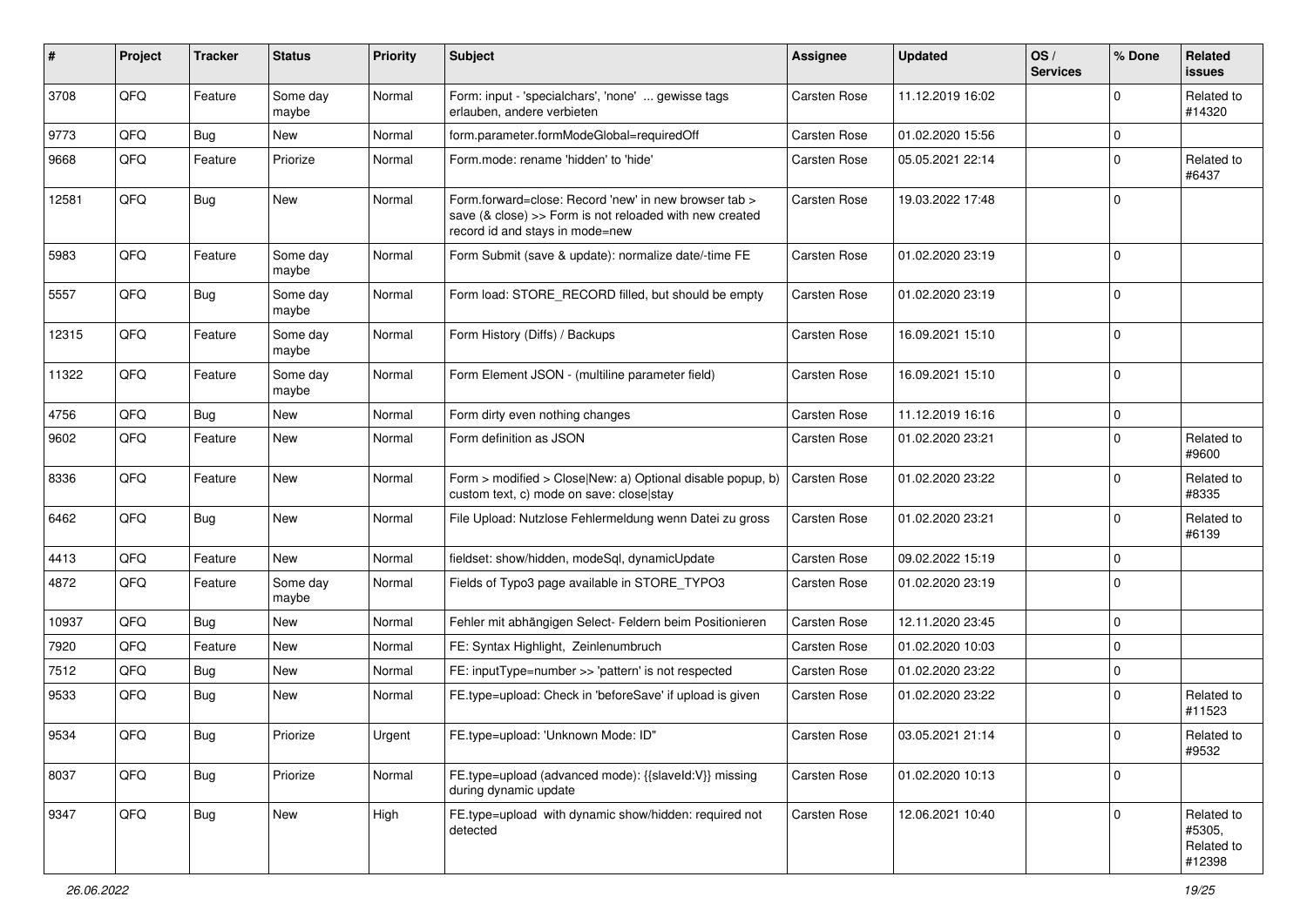| #     | Project | <b>Tracker</b> | <b>Status</b>     | <b>Priority</b> | <b>Subject</b>                                                                                                       | Assignee            | <b>Updated</b>   | OS/<br><b>Services</b> | % Done   | Related<br><b>issues</b>                                              |
|-------|---------|----------------|-------------------|-----------------|----------------------------------------------------------------------------------------------------------------------|---------------------|------------------|------------------------|----------|-----------------------------------------------------------------------|
| 12162 | QFQ     | Feature        | New               | Normal          | FE.type=sendmail: personalized mailing (several mails) via<br>template                                               | Carsten Rose        | 03.05.2021 20:45 |                        | $\Omega$ |                                                                       |
| 10082 | QFQ     | <b>Bug</b>     | <b>New</b>        | Normal          | FE.type=SELECT - 'sanatize' Class                                                                                    | <b>Carsten Rose</b> | 07.05.2020 09:36 |                        | $\Omega$ | Related to<br>#10081                                                  |
| 7899  | QFQ     | <b>Bug</b>     | <b>New</b>        | High            | Fe.type=password / retype / required: always complain<br>about missing value                                         | Carsten Rose        | 03.05.2021 21:14 |                        | $\Omega$ |                                                                       |
| 9317  | QFQ     | <b>Bug</b>     | <b>New</b>        | Normal          | FE.type=note: with dynamic show/hidden an empty label<br>causes trouble                                              | <b>Carsten Rose</b> | 01.02.2020 23:22 |                        | $\Omega$ |                                                                       |
| 8049  | QFQ     | Bug            | <b>New</b>        | Normal          | FE.type=note, column 'value': text moves some pixel to top<br>after save                                             | Carsten Rose        | 01.02.2020 23:22 |                        | $\Omega$ |                                                                       |
| 5559  | QFQ     | Bug            | <b>New</b>        | Normal          | FE.type = Upload: 'accept' might contain variables                                                                   | Carsten Rose        | 11.05.2020 21:23 |                        | $\Omega$ |                                                                       |
| 5021  | QFQ     | Bug            | Some day<br>maybe | Normal          | FE.typ=extra - during save displays error 'datum2' already<br>filled in STORE_SIP - the value is stored nevertheless | Carsten Rose        | 01.02.2020 23:19 |                        | $\Omega$ | Related to<br>#3875                                                   |
| 10013 | QFQ     | Feature        | Some day<br>maybe | Normal          | FE.typ=editor: CodeMirror                                                                                            | Carsten Rose        | 08.06.2022 10:37 |                        | $\Omega$ | Related to<br>#12611,<br>Related to<br>#12490,<br>Related to<br>#7732 |
| 8277  | QFQ     | Feature        | Priorize          | Normal          | fe.parameter.default=                                                                                                | Carsten Rose        | 01.02.2020 23:17 |                        | $\Omega$ | Related to<br>#8113                                                   |
| 7656  | QFQ     | Bug            | Priorize          | Normal          | FE with required, 'pattern' and 'extraButtonLock': always<br>complain about missing value                            | Carsten Rose        | 01.02.2020 10:13 |                        | $\Omega$ |                                                                       |
| 3547  | QFQ     | Bug            | <b>New</b>        | Normal          | FE of type 'note' causes writing of empty fields.                                                                    | Carsten Rose        | 01.02.2020 23:21 |                        | $\Omega$ |                                                                       |
| 12040 | QFQ     | <b>Bug</b>     | <b>New</b>        | Normal          | FE Mode 'hidden' für zwei FEs auf einer Zeile                                                                        | Carsten Rose        | 18.02.2021 10:13 |                        | $\Omega$ |                                                                       |
| 3750  | QFQ     | <b>Bug</b>     | Some day<br>maybe | Normal          | FE in a row: if one violates check, all are red                                                                      | Carsten Rose        | 11.12.2019 16:03 |                        | $\Omega$ |                                                                       |
| 9531  | QFQ     | <b>Bug</b>     | <b>New</b>        | High            | FE File: Dynamic Update / modeSql / required detected<br>even it not set                                             | Carsten Rose        | 11.06.2021 20:32 |                        | $\Omega$ | Related to<br>#12398                                                  |
| 7812  | QFQ     | Feature        | <b>New</b>        | Normal          | FE 'Subrecord' - new option 'subrecordShowFilter',<br>'subrecordPaging'                                              | <b>Carsten Rose</b> | 01.02.2020 23:22 |                        | $\Omega$ |                                                                       |
| 9352  | QFQ     | Feature        | New               | Normal          | FE 'Native' fire slaveld, sqlAfter, sqllns                                                                           | Carsten Rose        | 01.02.2020 23:22 |                        | $\Omega$ |                                                                       |
| 8584  | QFQ     | Feature        | Priorize          | Normal          | FE 'Action' - never assign to Container (except Template<br>Group)                                                   | <b>Carsten Rose</b> | 01.02.2020 10:13 |                        | $\Omega$ |                                                                       |
| 9862  | QFQ     | Bug            | Priorize          | Normal          | Failed writing to sql mail qfq.log should throw an exception                                                         | Carsten Rose        | 01.02.2020 10:13 |                        | 0        |                                                                       |
| 8719  | QFQ     | Feature        | New               | Normal          | extraButtonLock: add support for 0/1                                                                                 | Carsten Rose        | 01.02.2020 23:22 |                        | $\Omega$ |                                                                       |
| 4528  | QFQ     | Bug            | Some day<br>maybe | Normal          | extraButtonLock mit SQLAhead Bug                                                                                     | <b>Carsten Rose</b> | 01.02.2020 23:19 |                        | $\Omega$ |                                                                       |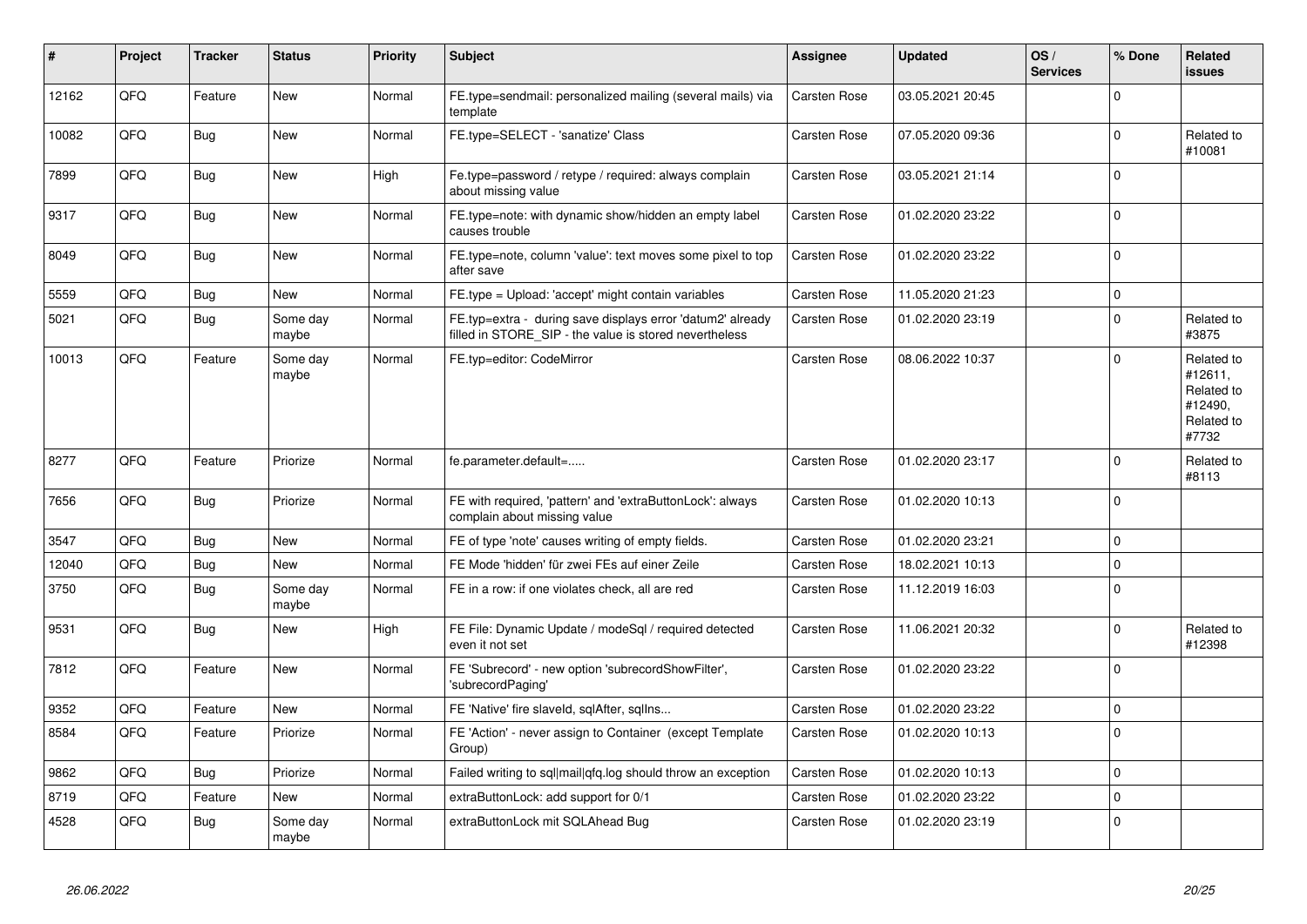| #     | Project | <b>Tracker</b> | <b>Status</b>     | <b>Priority</b> | Subject                                                                                                                 | <b>Assignee</b>     | <b>Updated</b>   | OS/<br><b>Services</b> | % Done      | Related<br>issues                                                                                                              |
|-------|---------|----------------|-------------------|-----------------|-------------------------------------------------------------------------------------------------------------------------|---------------------|------------------|------------------------|-------------|--------------------------------------------------------------------------------------------------------------------------------|
| 11517 | QFQ     | Bug            | In Progress       | Normal          | extraButtonInfo Broken for multiple FormElements                                                                        | <b>Carsten Rose</b> | 12.05.2022 13:12 |                        | $\Omega$    | Related to<br>#7890,<br>Related to<br>#3811, Has<br>duplicate<br>#10905, Has<br>duplicate<br>#10553, Has<br>duplicate<br>#6779 |
| 11217 | QFQ     | Feature        | Some day<br>maybe | Normal          | <b>Extend Script Functionality</b>                                                                                      | Carsten Rose        | 16.09.2021 15:10 |                        | $\Omega$    |                                                                                                                                |
| 3900  | QFQ     | Feature        | Some day<br>maybe | Normal          | Extend documentation of 'Copy / Paste'                                                                                  | Carsten Rose        | 11.12.2019 16:03 |                        | $\Omega$    | Related to<br>#3899                                                                                                            |
| 6594  | QFQ     | Feature        | <b>New</b>        | Normal          | Excel: on download, check if there is a valid sip                                                                       | Carsten Rose        | 01.02.2020 23:21 |                        | $\mathbf 0$ |                                                                                                                                |
| 12024 | QFQ     | Feature        | New               | Normal          | Excel Export: text columns by default decode<br>htmlspeciachar()                                                        | Carsten Rose        | 17.02.2021 23:55 |                        | $\mathbf 0$ | Related to<br>#12022                                                                                                           |
| 10976 | QFQ     | Feature        | <b>New</b>        | Normal          | Excel Export Verbesserungen                                                                                             | Carsten Rose        | 06.08.2020 10:56 |                        | $\mathbf 0$ |                                                                                                                                |
| 4328  | QFQ     | Bug            | Some day<br>maybe | Normal          | Error Message: Show FE name/number on problems in FE                                                                    | Carsten Rose        | 01.02.2020 23:20 |                        | $\Omega$    |                                                                                                                                |
| 4330  | QFQ     | Feature        | Some day<br>maybe | Normal          | Error Message: report missing {{ / }} in sqlUpdate, sqlInsert,<br>sqlDelete, sqlAfter, sqlBefore in FE action elements. | Carsten Rose        | 01.02.2020 23:20 |                        | l 0         |                                                                                                                                |
| 9128  | QFQ     | Feature        | New               | Normal          | Error Message: not replaced variables- a) replace back to<br>$\langle \{ \langle 1, \rangle \rangle \rangle$ underline  | Carsten Rose        | 01.02.2020 23:22 |                        | l 0         | Related to<br>#9129                                                                                                            |
| 9127  | QFQ     | <b>Bug</b>     | New               | Normal          | Error Message: change 'roll over' color - text not readable                                                             | Carsten Rose        | 01.02.2020 23:22 |                        | 0           |                                                                                                                                |
| 6912  | QFQ     | Bug            | New               | Normal          | error Message Var 'deadline' already set in SIP - in Form<br>with FE.value={{deadline:R:::{{deadlinePeriod:Y}}}}        | Carsten Rose        | 01.02.2020 23:21 |                        | $\Omega$    |                                                                                                                                |
| 5132  | QFQ     | Feature        | Some day<br>maybe | Normal          | Error Message sendmail missing attachment: more details                                                                 | Carsten Rose        | 01.02.2020 23:19 |                        | $\Omega$    |                                                                                                                                |
| 7547  | QFQ     | Bug            | New               | Normal          | Error Message in afterSave: wrong parameter column<br>reported                                                          | Carsten Rose        | 01.02.2020 23:22 |                        | l 0         |                                                                                                                                |
| 6677  | QFQ     | Bug            | <b>New</b>        | Normal          | Error message FE Action Element: no/wrong FE reference<br>who cause the problem.                                        | Carsten Rose        | 01.02.2020 23:21 |                        | l 0         |                                                                                                                                |
| 9013  | QFQ     | Bug            | New               | Normal          | Error in Twig template not handled                                                                                      | Carsten Rose        | 20.10.2021 13:43 |                        | l 0         |                                                                                                                                |
| 6250  | QFQ     | Feature        | In Progress       | Normal          | Enhance layout: a) Subrecord, b) Subrecord-Title                                                                        | Carsten Rose        | 01.02.2020 23:22 |                        | l 0         | Related to<br>#5391                                                                                                            |
| 8585  | QFQ     | Feature        | Priorize          | Normal          | Enhance Error message for 'unknown form'                                                                                | Carsten Rose        | 01.02.2020 10:13 |                        | l 0         |                                                                                                                                |
| 5579  | QFQ     | Feature        | Some day<br>maybe | Normal          | Enhance Doc / Presentation: variable type 'link column type'                                                            | Carsten Rose        | 01.02.2020 23:19 |                        | 0           |                                                                                                                                |
| 3864  | QFQ     | Feature        | New               | Normal          | Encrypt / decrypt field                                                                                                 | Carsten Rose        | 08.03.2021 18:08 |                        | 0           |                                                                                                                                |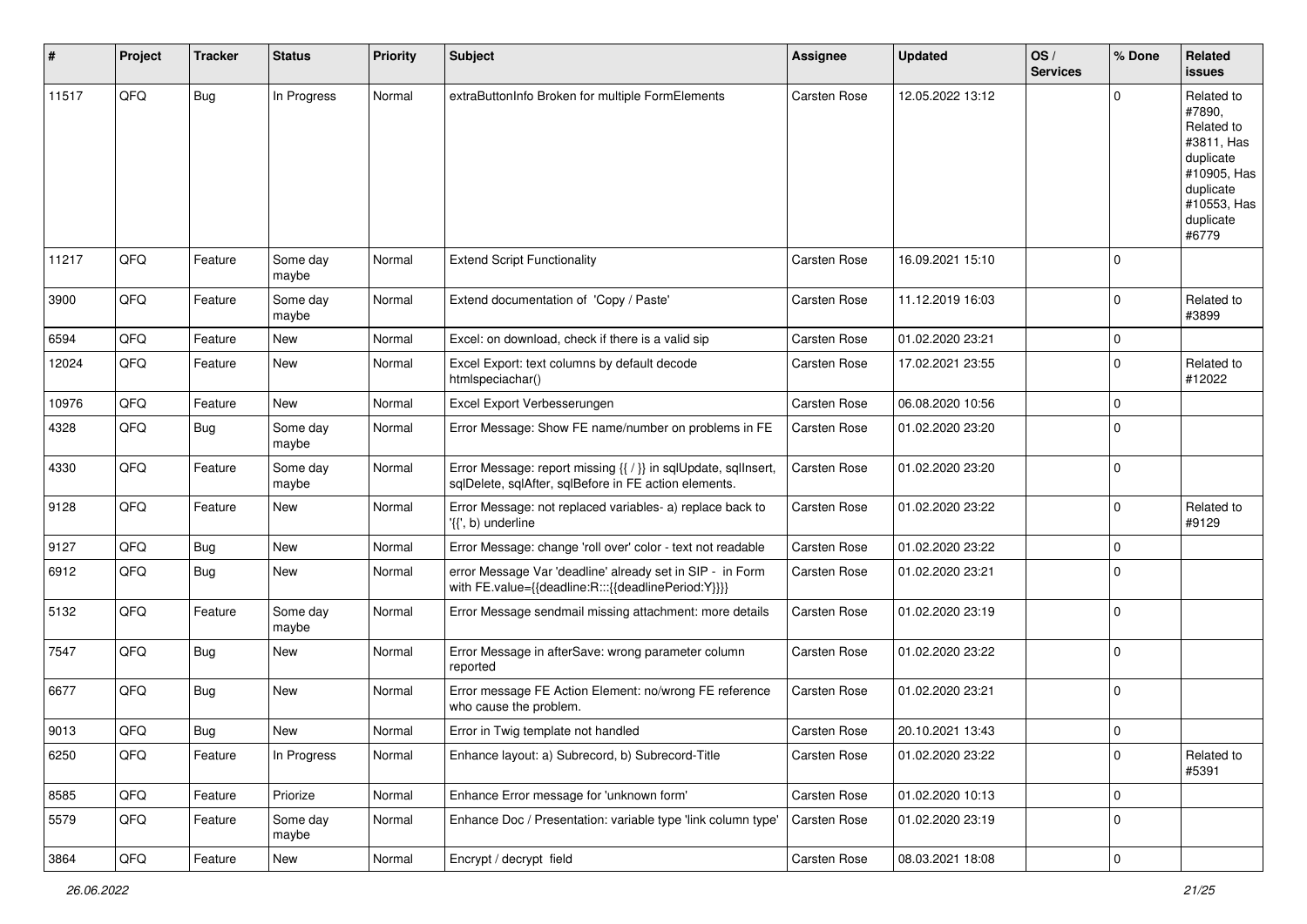| ∦     | Project | <b>Tracker</b> | <b>Status</b>     | <b>Priority</b> | <b>Subject</b>                                                                                                     | Assignee            | <b>Updated</b>   | OS/<br><b>Services</b> | % Done       | <b>Related</b><br><b>issues</b> |
|-------|---------|----------------|-------------------|-----------------|--------------------------------------------------------------------------------------------------------------------|---------------------|------------------|------------------------|--------------|---------------------------------|
| 9783  | QFQ     | <b>Bug</b>     | <b>New</b>        | Normal          | Email with special characters                                                                                      | <b>Carsten Rose</b> | 01.02.2020 23:22 |                        | $\Omega$     |                                 |
| 11460 | QFQ     | Feature        | <b>New</b>        | Normal          | Easier creation of changelog: gitchangelog                                                                         | Carsten Rose        | 12.06.2021 10:20 |                        | $\Omega$     | Related to<br>#13467            |
| 7109  | QFQ     | Feature        | <b>New</b>        | Normal          | Dynamic Updates: row/element hide                                                                                  | <b>Carsten Rose</b> | 01.02.2020 23:22 |                        | $\Omega$     | Has<br>duplicate<br>#4081       |
| 7002  | QFQ     | Bug            | <b>New</b>        | Normal          | Dynamic Update: row does not disappear / appear                                                                    | Carsten Rose        | 01.02.2020 23:22 |                        | $\Omega$     |                                 |
| 3682  | QFQ     | Bug            | Some day<br>maybe | Normal          | Dynamic update: Radio buttons                                                                                      | Carsten Rose        | 11.12.2019 16:02 |                        | $\Omega$     |                                 |
| 4082  | QFQ     | Feature        | <b>New</b>        | Normal          | Dynamic Update: modeSql - useful default                                                                           | Carsten Rose        | 01.02.2020 23:22 |                        | $\Omega$     |                                 |
| 8106  | QFQ     | Bug            | Some day<br>maybe | Normal          | Dynamic Update: Feld kann nicht auf empty zurückgesetzt<br>werden                                                  | <b>Carsten Rose</b> | 11.12.2019 16:01 |                        | $\mathbf{0}$ |                                 |
| 3811  | QFQ     | Bug            | Some day<br>maybe | Normal          | Dynamic Update: extraButtonInfo - Text aktualisieren                                                               | Carsten Rose        | 11.12.2019 16:03 |                        | $\Omega$     | Related to<br>#11517            |
| 11504 | QFQ     | Feature        | New               | Normal          | Dynamic Update: Button text update for 'Save',' Close' &<br>'Delete'                                               | Carsten Rose        | 12.11.2020 23:44 |                        | $\mathbf 0$  |                                 |
| 3216  | QFQ     | Feature        | Some day<br>maybe | Normal          | dynamic update für checkbox label2                                                                                 | <b>Carsten Rose</b> | 11.12.2019 16:03 |                        | $\Omega$     | Related to<br>#2081             |
| 4583  | QFQ     | <b>Bug</b>     | Some day<br>maybe | Normal          | Dynamic Update bei TypeAhead Feldern                                                                               | Carsten Rose        | 01.02.2020 23:19 |                        | $\Omega$     |                                 |
| 4869  | QFQ     | Feature        | Some day<br>maybe | Normal          | Dynamic Update (show, hide, readonly?, required?) for<br>Template Group Elements                                   | <b>Carsten Rose</b> | 01.02.2020 23:19 |                        | $\Omega$     | Related to<br>#4865             |
| 12670 | QFQ     | Bug            | New               | High            | Dropdown-Menu classes können nicht mehr angegeben<br>werden                                                        | <b>Carsten Rose</b> | 07.12.2021 17:19 |                        | $\Omega$     |                                 |
| 9975  | QFQ     | Bug            | Priorize          | Normal          | Dropdown Menu: 'r:3' broken                                                                                        | <b>Carsten Rose</b> | 01.02.2020 10:13 |                        | $\Omega$     |                                 |
| 2995  | QFQ     | Feature        | Some day<br>maybe | Normal          | Dropdown JQuery Plugin: 'chosen' - Moeglichkeit um Select<br>Listen mehr Funktion zu geben. Kein Bootstrap noetig. | Carsten Rose        | 11.12.2019 16:03 |                        | $\Omega$     |                                 |
| 10119 | QFQ     | Feature        | New               | Normal          | Dropdown (selectlist) & TypeAhead: format and catagorize<br>list                                                   | Carsten Rose        | 07.05.2020 09:36 |                        | $\Omega$     |                                 |
| 12603 | QFQ     | Feature        | <b>New</b>        | Normal          | Dropdown (Select), Radio, checkbox:<br>itemListAlways={{!SELECT key, value}}                                       | Carsten Rose        | 19.03.2022 17:47 |                        | $\Omega$     |                                 |
| 7217  | QFQ     | Feature        | Priorize          | Normal          | Download: notice User if `_sip=?` is missing                                                                       | <b>Carsten Rose</b> | 01.02.2020 10:13 |                        | $\Omega$     |                                 |
| 6292  | QFQ     | Feature        | <b>New</b>        | Normal          | Download: File speichern mit Hash aber original Filename in<br>der Datenbank vermerken fuer Downloads              | Carsten Rose        | 01.02.2020 23:21 |                        | $\Omega$     |                                 |
| 10996 | QFQ     | Feature        | <b>New</b>        | Normal          | Download video via sip: no seek                                                                                    | Carsten Rose        | 12.08.2020 14:18 |                        | $\Omega$     |                                 |
| 5221  | QFQ     | Bug            | <b>New</b>        | High            | Download Dialog: Bleibt stehen in FF wenn Datei<br>automatisch gespeichert wird.                                   | Carsten Rose        | 03.05.2021 21:14 |                        | $\Omega$     |                                 |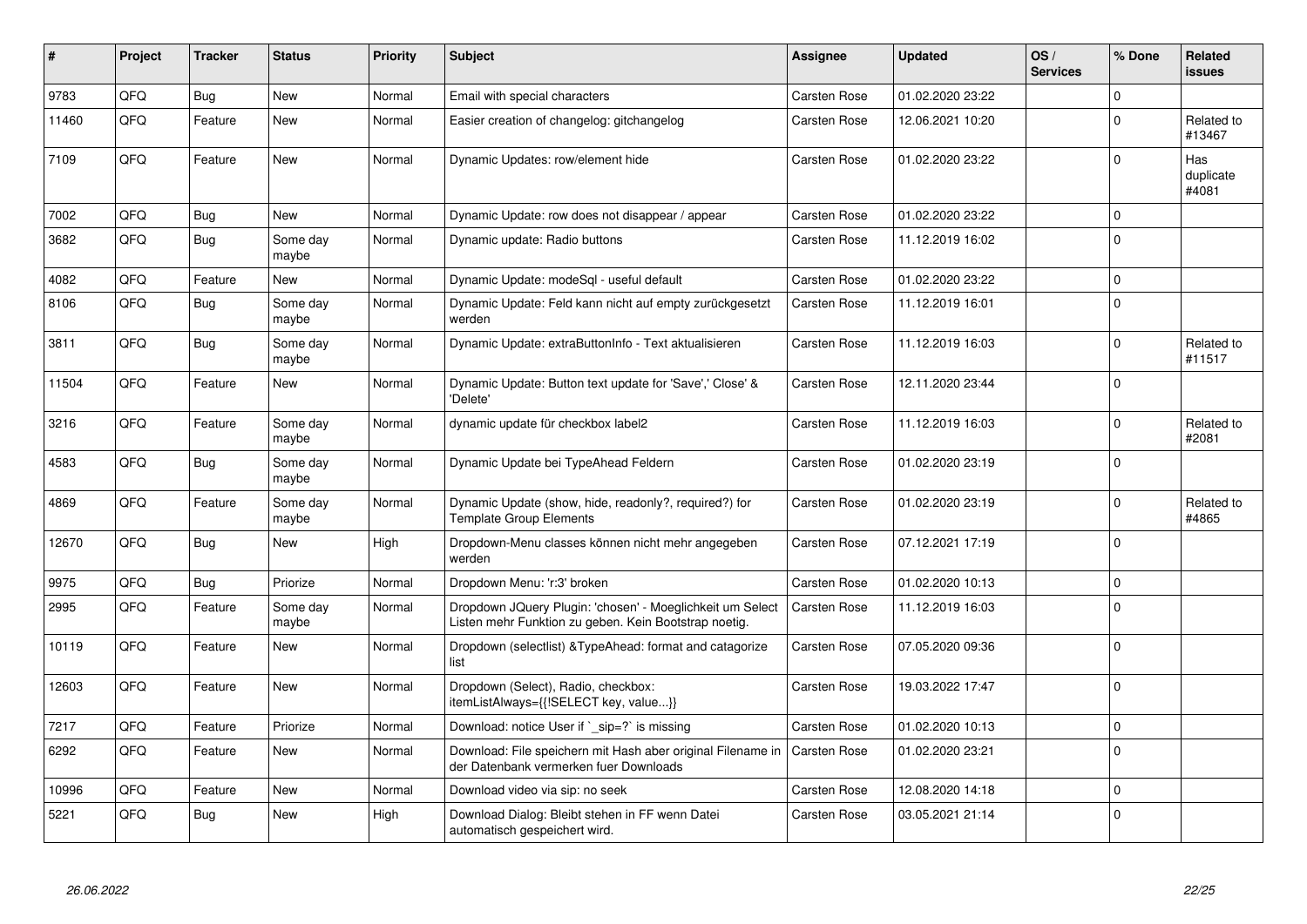| #     | Project | <b>Tracker</b> | <b>Status</b>              | <b>Priority</b> | <b>Subject</b>                                                               | Assignee            | <b>Updated</b>   | OS/<br><b>Services</b> | % Done   | Related<br>issues    |
|-------|---------|----------------|----------------------------|-----------------|------------------------------------------------------------------------------|---------------------|------------------|------------------------|----------|----------------------|
| 4293  | QFQ     | <b>Bug</b>     | Some day<br>maybe          | Normal          | Download broken if token 'd:' is missing - but no error<br>message           | Carsten Rose        | 11.12.2019 16:03 |                        | $\Omega$ | Related to<br>#7514  |
| 12109 | QFQ     | Feature        | <b>New</b>                 | Normal          | Donwload Link: Plain, SIP, Persistent Link, Peristent SIP -<br>new notation  | <b>Carsten Rose</b> | 03.05.2021 20:45 |                        | 0        | Related to<br>#12085 |
| 3905  | QFQ     | Feature        | Some day<br>maybe          | Normal          | Documentation: Best Practice anhand eines Online<br>Bewerbungstools          | <b>Carsten Rose</b> | 11.12.2019 16:03 |                        | $\Omega$ |                      |
| 8894  | QFQ     | Feature        | Some day<br>maybe          | Normal          | Documentation Tags Usable in QFQ Application                                 | Carsten Rose        | 11.12.2019 16:01 |                        | $\Omega$ |                      |
| 13460 | QFQ     | <b>Bug</b>     | New                        | Normal          | Doc: Password set/reset  password should not processed<br>with 'html encode' | Carsten Rose        | 19.03.2022 17:46 |                        | $\Omega$ |                      |
| 8892  | QFQ     | Feature        | Some day<br>maybe          | Normal          | Display and Edit SQL Comments in Form Editor                                 | Carsten Rose        | 11.12.2019 16:01 |                        | $\Omega$ |                      |
| 3458  | QFQ     | Feature        | Some day<br>maybe          | Normal          | Display 'Edit Form Element'-Checkbox on form: should<br>depend on FE Group   | Carsten Rose        | 11.12.2019 16:02 |                        | $\Omega$ | Related to<br>#3447  |
| 3273  | QFQ     | Feature        | Some day<br>maybe          | Low             | Dirty Flag in Form                                                           | Carsten Rose        | 11.12.2019 16:02 |                        | $\Omega$ |                      |
| 12503 | QFQ     | Feature        | Priorize                   | Normal          | Detect dangerous UPDATE statement with missing WHERE                         | <b>Carsten Rose</b> | 05.05.2021 22:09 |                        | $\Omega$ |                      |
| 7481  | QFQ     | Feature        | <b>New</b>                 | Normal          | Detect 'BaseUrl' automatically                                               | Carsten Rose        | 01.02.2020 23:21 |                        | $\Omega$ |                      |
| 7630  | QFQ     | Feature        | Priorize                   | Normal          | detailed error message for simple upload                                     | Carsten Rose        | 01.02.2020 10:13 |                        | $\Omega$ |                      |
| 13566 | QFQ     | Feature        | Ready to sync<br>(develop) | Normal          | Delete config-example.gfg.php file                                           | Carsten Rose        | 23.12.2021 09:25 |                        | $\Omega$ |                      |
| 9348  | QFQ     | Feature        | New                        | Normal          | defaultThumbnailSize: pre render thumbnails                                  | Carsten Rose        | 12.06.2021 09:05 |                        | $\Omega$ |                      |
| 3331  | QFQ     | Feature        | Some day<br>maybe          | Normal          | Default Tooltip fuer _page? Links: mit Form und Record ID                    | <b>Carsten Rose</b> | 11.12.2019 16:02 |                        | $\Omega$ |                      |
| 3130  | QFQ     | <b>Bug</b>     | Some day<br>maybe          | Normal          | Debug Info's nicht korrekt nach 'New > Save'.                                | Carsten Rose        | 11.12.2019 16:03 |                        | $\Omega$ | Related to<br>#3253  |
| 12337 | QFQ     | Feature        | Some day<br>maybe          | Normal          | Database.php: better caching                                                 | Carsten Rose        | 16.09.2021 15:10 |                        | $\Omega$ |                      |
| 3990  | QFQ     | Feature        | Some day<br>maybe          | High            | custom class definition: add space automatically                             | <b>Carsten Rose</b> | 03.05.2021 21:14 |                        | $\Omega$ |                      |
| 9136  | QFQ     | Feature        | <b>New</b>                 | Normal          | Create ZIP files with dynamic PDFs                                           | Carsten Rose        | 01.02.2020 23:22 |                        | $\Omega$ |                      |
| 13841 | QFQ     | Feature        | <b>New</b>                 | Normal          | Create PDF via iText - evaluate                                              | Carsten Rose        | 19.03.2022 17:42 |                        | $\Omega$ |                      |
| 13843 | QFQ     | Feature        | <b>New</b>                 | Normal          | Create JWT via QFQ                                                           | <b>Carsten Rose</b> | 19.03.2022 17:42 |                        | $\Omega$ |                      |
| 8089  | QFQ     | Feature        | <b>New</b>                 | Normal          | Copy/Paste for FormElements                                                  | Carsten Rose        | 01.02.2020 23:22 |                        | 0        |                      |
| 12330 | QFQ     | Feature        | <b>New</b>                 | Normal          | Copy to input field / text area / TinyMCE                                    | Carsten Rose        | 07.04.2021 09:01 |                        | $\Omega$ |                      |
| 12327 | QFQ     | Bug            | New                        | Normal          | Copy to clipboard: Glyphicon can not be changed                              | <b>Carsten Rose</b> | 27.12.2021 17:59 |                        | $\Omega$ |                      |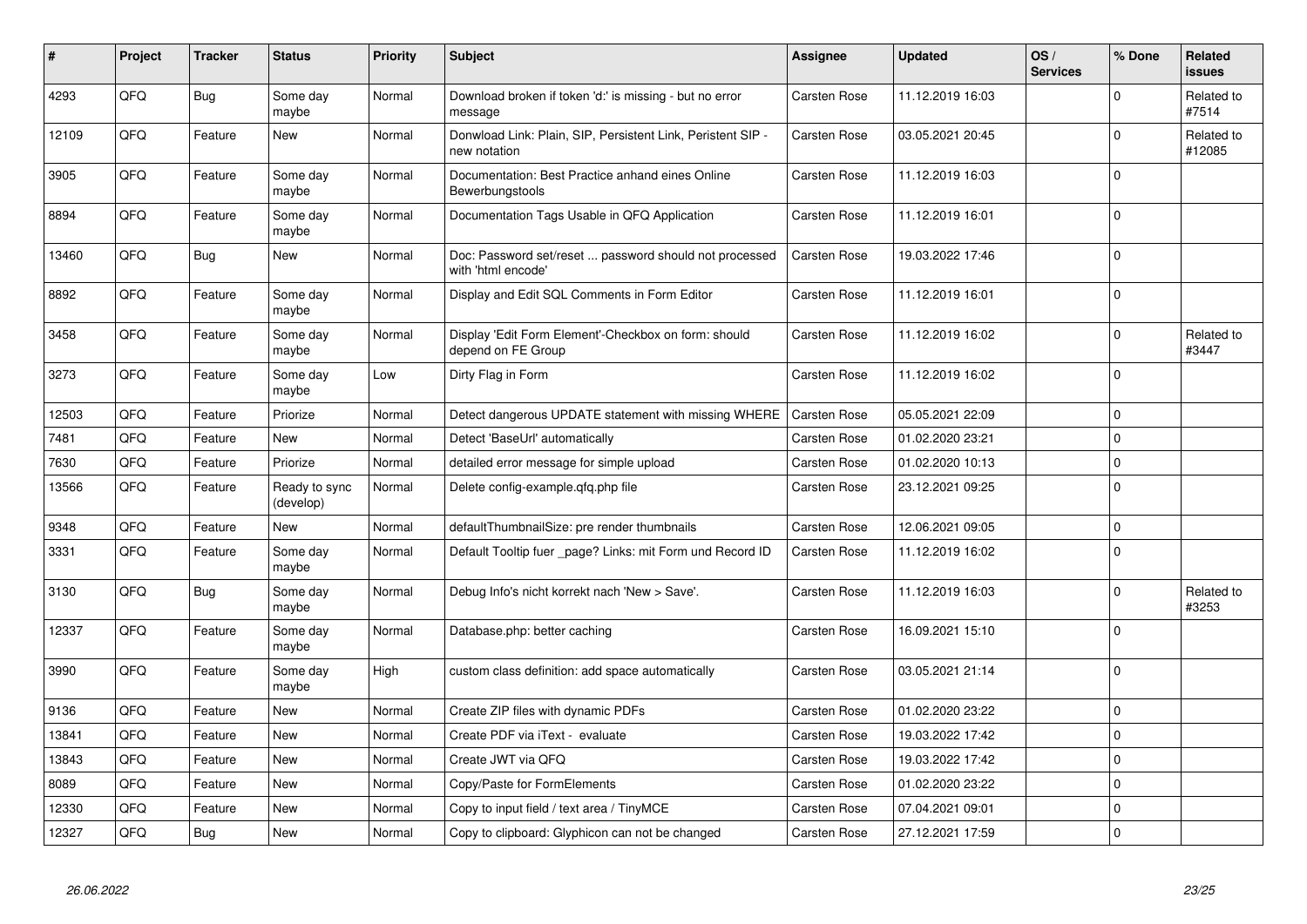| #     | Project | <b>Tracker</b> | <b>Status</b>     | <b>Priority</b> | <b>Subject</b>                                                                                                                | <b>Assignee</b>     | <b>Updated</b>   | OS/<br><b>Services</b> | % Done      | Related<br><b>issues</b>                        |
|-------|---------|----------------|-------------------|-----------------|-------------------------------------------------------------------------------------------------------------------------------|---------------------|------------------|------------------------|-------------|-------------------------------------------------|
| 4650  | QFQ     | Feature        | Some day<br>maybe | Normal          | Convert html to doc/rtf                                                                                                       | <b>Carsten Rose</b> | 01.02.2020 23:20 |                        | $\Omega$    | Related to<br>#10704                            |
| 12714 | QFQ     | <b>Bug</b>     | New               | Normal          | Conversion of GIF to PDF broken when GIF contains Alpha.                                                                      | Carsten Rose        | 19.03.2022 17:49 |                        | $\mathbf 0$ |                                                 |
| 8082  | QFQ     | Feature        | Priorize          | High            | Contact form without saving record                                                                                            | Carsten Rose        | 07.12.2021 15:20 |                        | $\Omega$    | Related to<br>#8587,<br><b>Blocks</b><br>#11850 |
| 3349  | QFQ     | <b>Bug</b>     | Some day<br>maybe | Normal          | config.qfq.ini: a) vertraegt keine '=' im Value (z.B. Passwort),<br>b) Values sollten in ticks einschliessbar sein (spaces, ) | <b>Carsten Rose</b> | 11.12.2019 16:02 |                        | $\Omega$    |                                                 |
| 4279  | QFQ     | <b>Bug</b>     | Some day<br>maybe | High            | config.linkVars lost                                                                                                          | Carsten Rose        | 03.05.2021 21:14 |                        | $\mathbf 0$ |                                                 |
| 7102  | QFQ     | Feature        | <b>New</b>        | Normal          | Comment sign in report: '#' and '--'                                                                                          | <b>Carsten Rose</b> | 01.02.2020 23:21 |                        | $\mathbf 0$ |                                                 |
| 6715  | QFQ     | Feature        | Some day<br>maybe | Normal          | Code-Refactoring: dbArray vereinheitlichen                                                                                    | Carsten Rose        | 11.12.2019 16:02 |                        | $\Omega$    |                                                 |
| 12163 | QFQ     | Feature        | <b>New</b>        | Normal          | Checkbox: table wrap                                                                                                          | <b>Carsten Rose</b> | 03.05.2021 20:51 |                        | $\mathbf 0$ |                                                 |
| 9691  | QFQ     | <b>Bug</b>     | In Progress       | Normal          | Checkbox: dynamic update > readonly                                                                                           | Carsten Rose        | 01.02.2020 23:22 |                        | 50          | Related to<br>#9834                             |
| 11752 | QFQ     | <b>Bug</b>     | New               | Normal          | checkbox renders multiple input elements with same name                                                                       | Carsten Rose        | 17.12.2020 14:58 |                        | $\Omega$    | Related to<br>#11750                            |
| 9669  | QFQ     | <b>Bug</b>     | Some day<br>maybe | Normal          | Checkbox / Template Group: radio/checkbox visible broken<br>after 'add'                                                       | Carsten Rose        | 16.06.2021 13:47 |                        | $\Omega$    | Related to<br>#8091                             |
| 12474 | QFQ     | Feature        | <b>New</b>        | Normal          | Check BaseConfigURL if it is given and the the last char is '/                                                                | Carsten Rose        | 03.05.2021 20:45 |                        | $\Omega$    |                                                 |
| 13451 | QFQ     | <b>Bug</b>     | New               | Normal          | Character Counter / Max Character: Problem in Safari                                                                          | Carsten Rose        | 15.04.2022 17:18 |                        | $\mathbf 0$ |                                                 |
| 13467 | QFQ     | Feature        | <b>New</b>        | Normal          | ChangeLog Generator                                                                                                           | Carsten Rose        | 19.03.2022 17:46 |                        | $\Omega$    | Related to<br>#11460                            |
| 9781  | QFQ     | Feature        | <b>New</b>        | Normal          | Button: CSS class to make buttons smaller                                                                                     | Carsten Rose        | 01.02.2020 23:22 |                        | $\mathbf 0$ |                                                 |
| 10716 | QFQ     | Feature        | Some day<br>maybe | Normal          | Business Logic mit Externen Skripten                                                                                          | Carsten Rose        | 16.09.2021 15:10 |                        | $\Omega$    | Related to<br>#10713,<br>Related to<br>#8217    |
| 9177  | QFQ     | <b>Bug</b>     | <b>New</b>        | Normal          | Bug? QFQ tries to save an action FE, which has real<br>existing column name                                                   | <b>Carsten Rose</b> | 01.02.2020 23:22 |                        | $\Omega$    |                                                 |
| 9958  | QFQ     | Bug            | Priorize          | Normal          | Broken subrecord query: no error message                                                                                      | Carsten Rose        | 05.02.2021 15:15 |                        | ∣ U         |                                                 |
| 11893 | QFQ     | Feature        | New               | High            | Broken SIP: a) only report one time, b) only report in main<br>column                                                         | Carsten Rose        | 12.05.2021 12:13 |                        | $\Omega$    | Related to<br>#12532,<br>Related to<br>#14187   |
| 8520  | QFQ     | Feature        | Some day<br>maybe | Normal          | Bring QFQ to Composer                                                                                                         | Carsten Rose        | 16.09.2021 15:10 |                        | $\mathbf 0$ |                                                 |